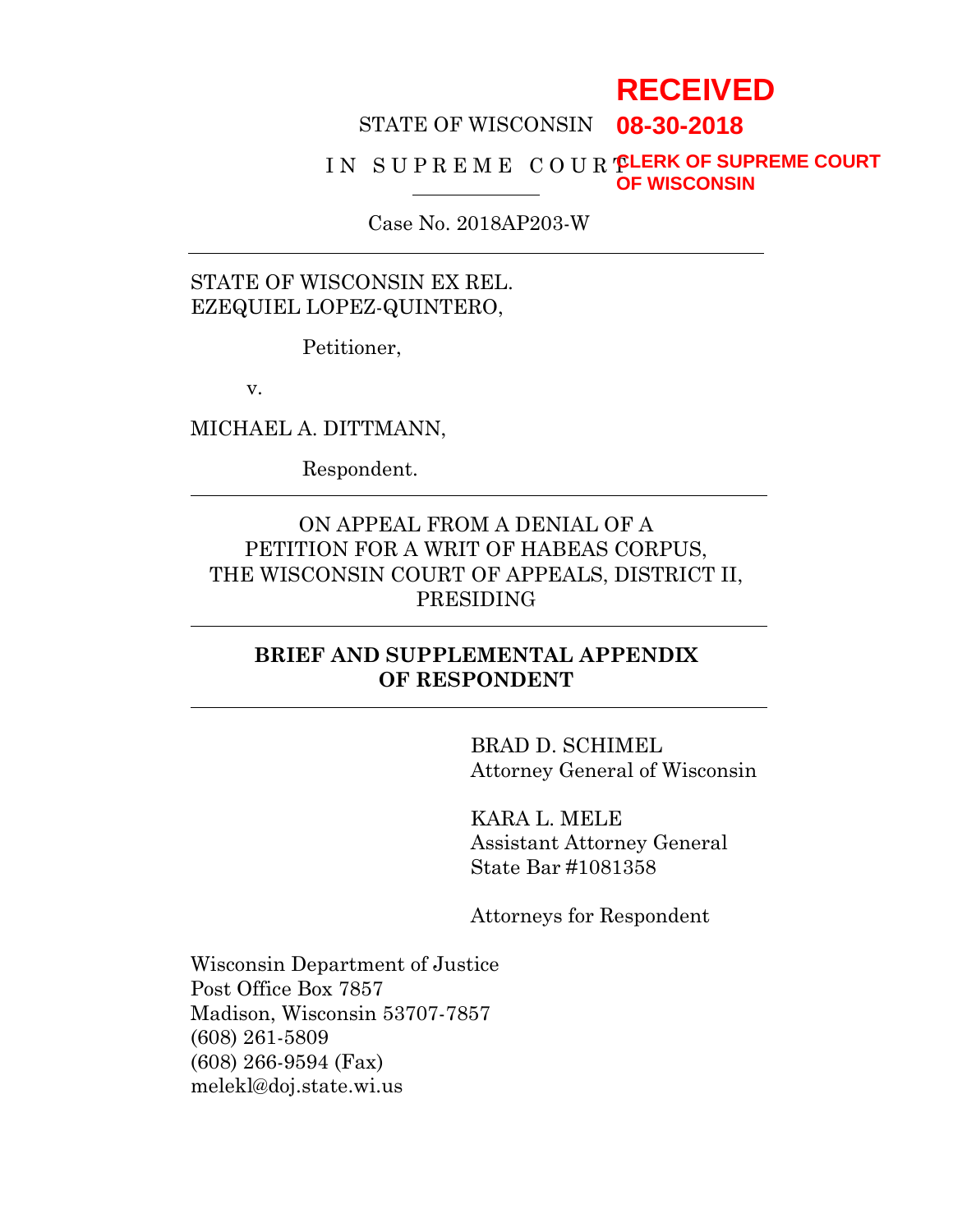# **TABLE OF CONTENTS**

Page

|           | STATEMENT ON ORAL ARGUMENT                                                                                                       |
|-----------|----------------------------------------------------------------------------------------------------------------------------------|
|           |                                                                                                                                  |
|           |                                                                                                                                  |
|           |                                                                                                                                  |
|           |                                                                                                                                  |
|           | Lopez-Quintero has not met his high<br>burden of showing that the court of<br>appeals' decision in <i>Smalley</i> is objectively |
| A.        |                                                                                                                                  |
|           | 1.                                                                                                                               |
|           | 2.                                                                                                                               |
|           | 3.<br>Wisconsin Stat. § (Rule)                                                                                                   |
|           | 4.                                                                                                                               |
| <b>B.</b> | Canons of statutory construction<br>and case law support the <i>Smalley</i><br>court's reading of Wis. Stat.                     |
| C.        | Lopez-Quintero did not make a<br>prompt and speedy request for                                                                   |
| D.        | The courthouse doors are not<br>"irrevocably closed" to Lopez-                                                                   |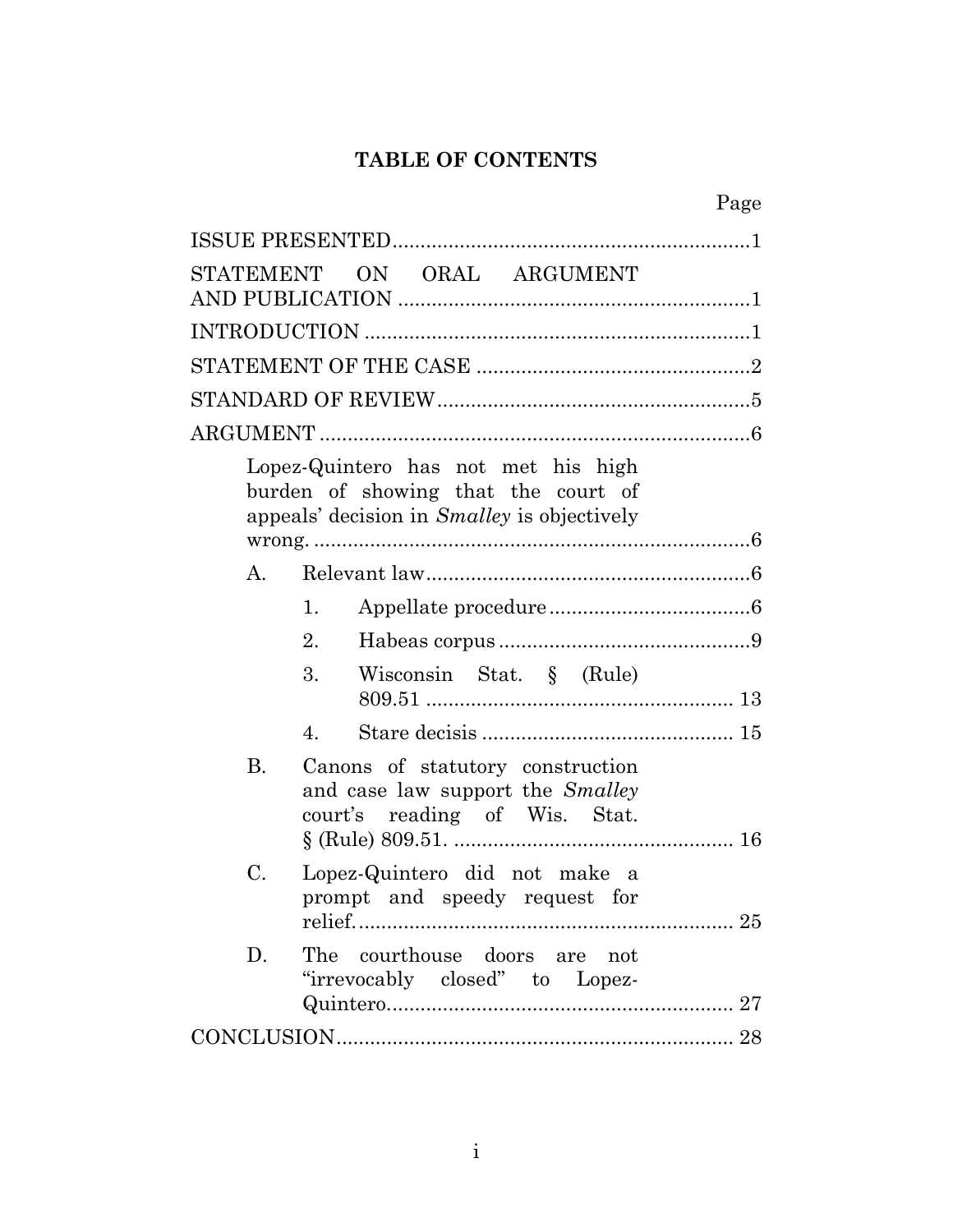# **TABLE OF AUTHORITIES**

# **Cases**

| Acosta v. Artuz,                                                                                                 |
|------------------------------------------------------------------------------------------------------------------|
| Brecht v. Abrahamson,                                                                                            |
| Cemetery Servs., Inc. v. Wis. Dep't of Reg. and Licensing,<br>221 Wis. 2d 817, 586 N.W.2d 191 (Ct. App. 1998) 24 |
| Collins v. Byrd,                                                                                                 |
| Day v. McDonough,                                                                                                |
| Duncan v. Walker,                                                                                                |
| <i>Edland v. Wis. Phys. Serv. Ins.</i> Co.,<br>210 Wis. 2d 638, 563 N.W.2d 519 (1997)  12                        |
| Holland v. Florida,                                                                                              |
| In Interest of J.A.L.,                                                                                           |
| Johnson Controls, Inc. v. Employers Ins. of Wausau,<br>2003 WI 108, 264 Wis. 2d 60, 665 N.W.2d 257 15            |
| Lonchar v. Thomas,                                                                                               |
| McCleskey v. Zant,                                                                                               |
| Munaf v. Green,                                                                                                  |
| State ex rel. Coleman v. McCaughtry,<br>2006 WI 49, 290 Wis. 2d 352, 714 N.W.2d 9001, passim                     |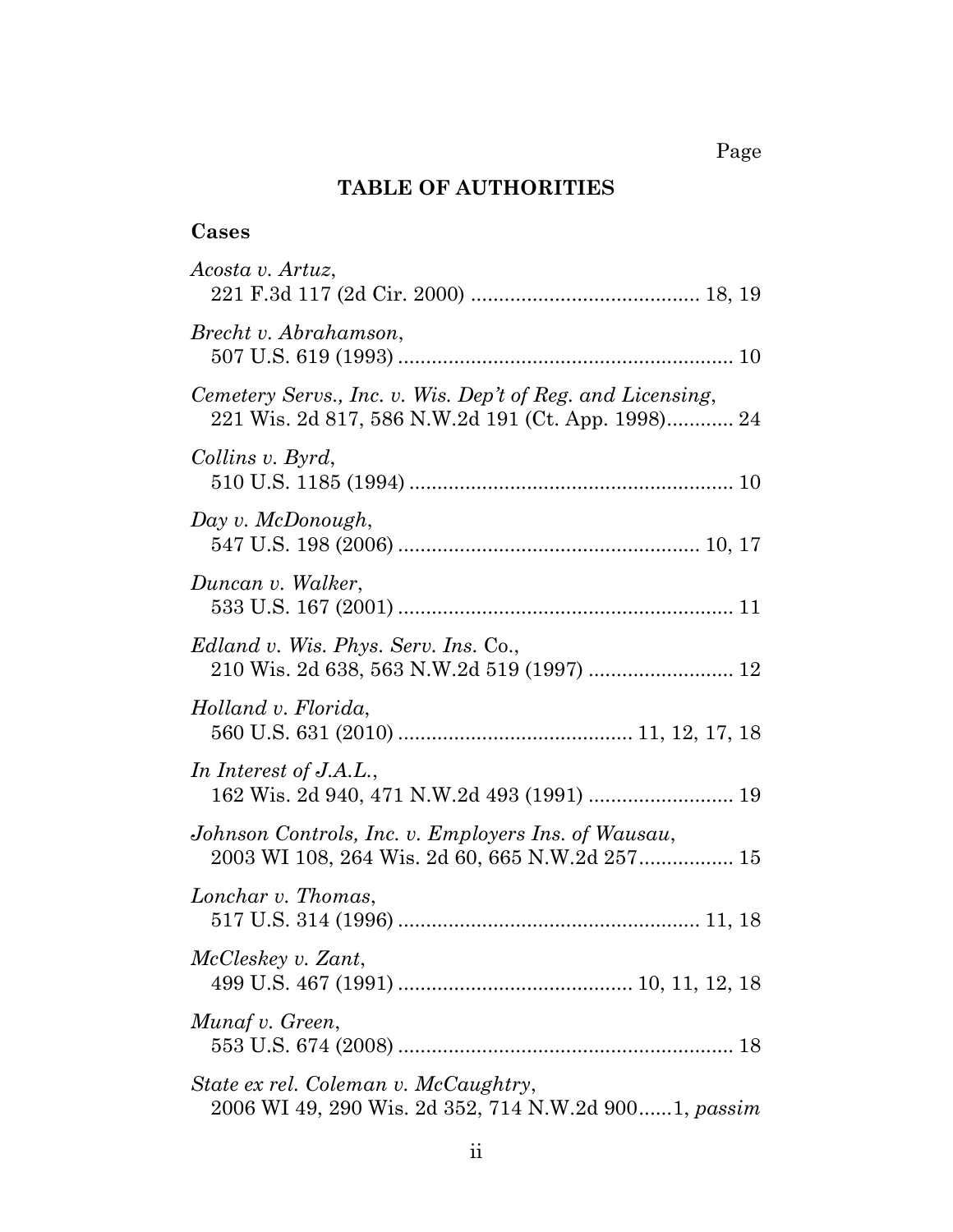| State ex rel. Dressler v. Cir. Ct. for Racine Cty.,<br>163 Wis. 2d 622, 472 N.W.2d 532 (Ct. App. 1991) 13, 20 |
|---------------------------------------------------------------------------------------------------------------|
| State ex rel. Flores v. State,<br>183 Wis. 2d 587, 516 N.W.2d 362 (1994)  6, 7                                |
| State ex rel. Fuentes v. Wis. Ct. of App., Dist. IV,                                                          |
| State ex rel. Haas v. McReynolds,                                                                             |
| State ex rel. Kalal v. Cir. Ct. for Dane Cty.,<br>2004 WI 58, 271 Wis. 2d 633, 681 N.W.2d 110 13, 14, 22      |
| State ex rel. Kelley v. Posner,<br>91 Wis. 2d 301, 282 N.W.2d 633 (Ct. App. 1979) 10                          |
| State ex rel. Kyles v. Pollard,<br>2014 WI 38, 354 Wis. 2d 626, 847 N.W.2d 805 6, 7, 8, 9                     |
| State ex rel. LeFebre v. Abrahamson,                                                                          |
| State ex rel. McCaffrey v. Shanks,                                                                            |
| State ex rel. McMillian v. Dickey,<br>132 Wis. 2d 266, 392 N.W.2d 453 (Ct. App. 1986) 10                      |
| State ex rel. Smalley v. Morgan,<br>211 Wis. 2d 795, 565 N.W.2d 805                                           |
| State ex rel. Two Unnamed Petitioners v. Peterson,<br>2015 WI 85, 363 Wis. 2d 1, 866 N.W.2d 165 14, 20        |
| State v. Alston,                                                                                              |
| State v. Escalona-Naranjo,<br>185 Wis. 2d 1686, 517 N.W.2d 157 (1994)  15, 22                                 |

Page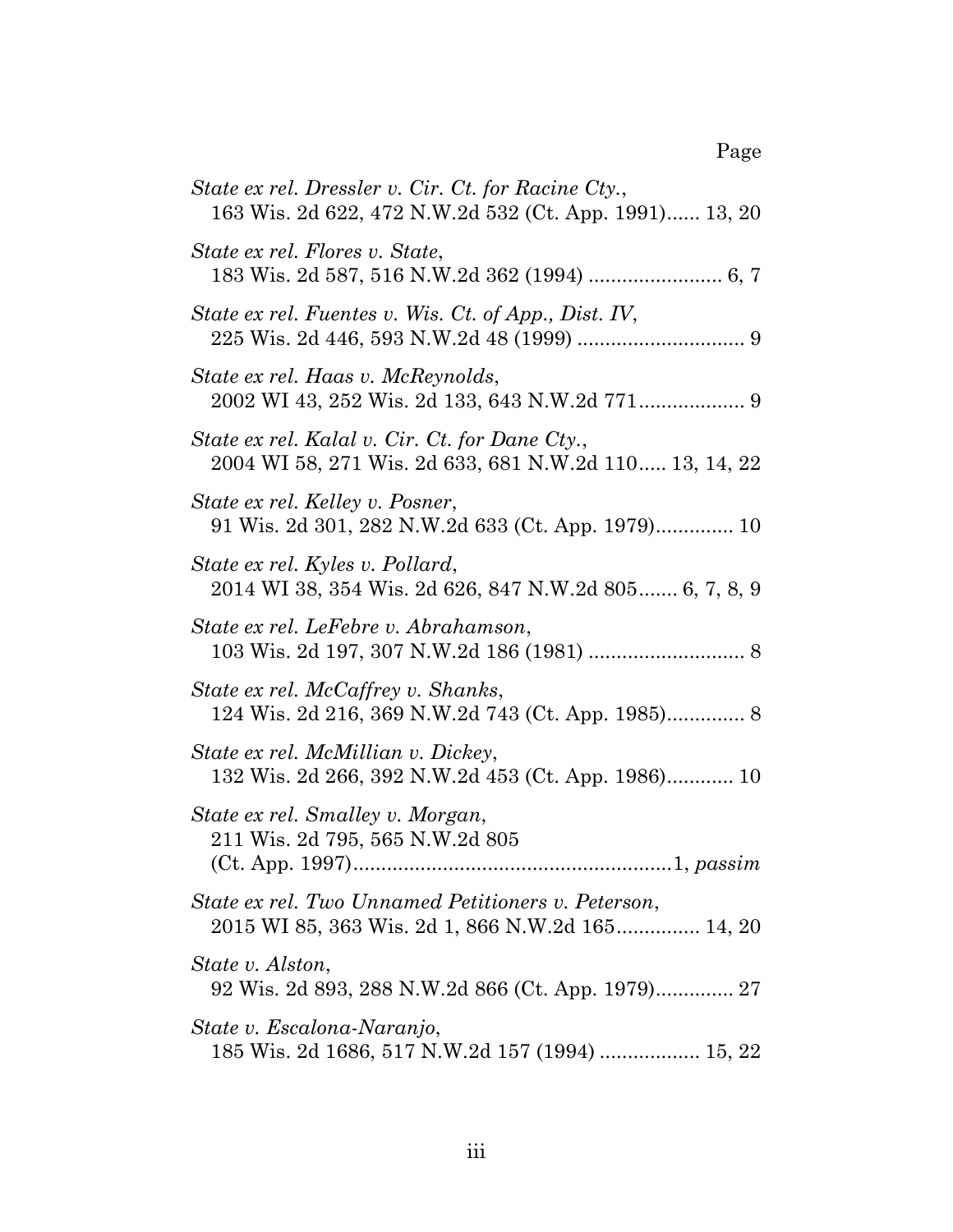| State v. Johnson,<br>101 Wis. 2d 698, 305 N.W.2d 188 (Ct. App. 1981) 27           |
|-----------------------------------------------------------------------------------|
| State v. Knight,                                                                  |
| State v. Krueger,<br>119 Wis. 2d 327, 351 N.W.2d 738 (Ct. App. 1984) 27           |
| State v. Ndina,                                                                   |
| State v. Pozo,<br>2002 WI App 279, 258 Wis. 2d 796,                               |
| State v. Quakenbush,<br>2005 WI App 2, 278 Wis. 2d 611, 692 N.W.2d 340 7          |
| State v. Reyes Fuerte,<br>2017 WI 104, 378 Wis. 2d 504, 904 N.W.2d 773 5, 16, 22  |
| State v. Webb,<br>160 Wis. 2d 622, 467 N.W.2d 108 (1991)  19                      |
| State v. Wilson,<br>2017 WI 63, 376 Wis. 2d 92, 896 N.W.2d 682 25                 |
| Thompson v. United States,                                                        |
| United States v. Smith,<br>331 U.S. 469 (1947)<br>10                              |
| <i>Visser v. Koenders,</i><br>6 Wis. 2d 535, 95 N.W.2d 363 (1959)  12, 18, 19, 26 |
| Wenke v. Gehl Co.,<br>2004 WI 103, 274 Wis. 2d 220, 682 N.W.2d 405 5, 15, 16      |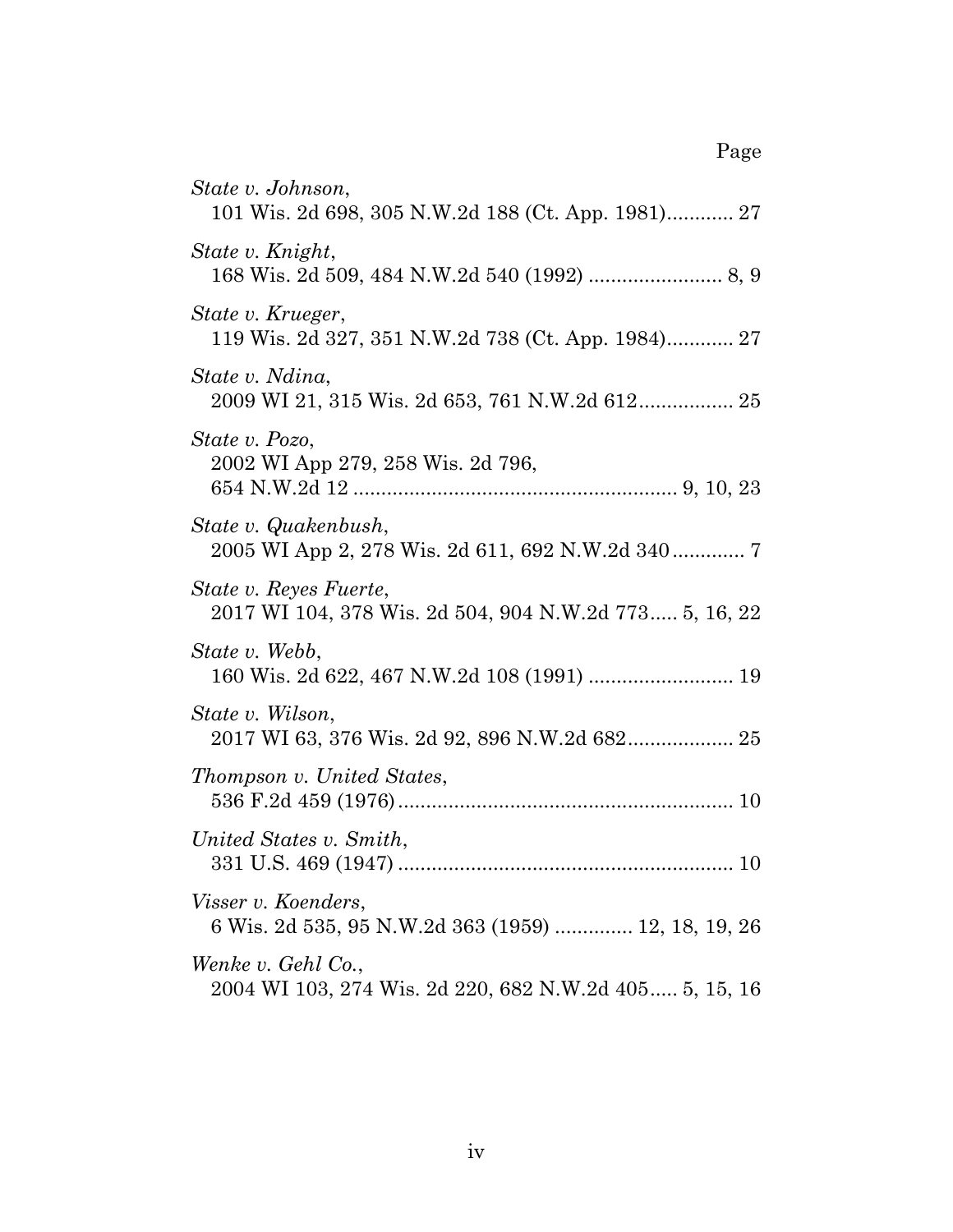# Page

# **Constitutional Provisions**

| <b>Statutes</b>                              |
|----------------------------------------------|
|                                              |
| 28 U.S.C. $\frac{2244(d)(1) \dots (11)}{28}$ |
|                                              |
|                                              |
|                                              |
|                                              |
|                                              |
|                                              |
|                                              |
|                                              |
|                                              |
|                                              |
|                                              |
|                                              |
|                                              |
|                                              |
|                                              |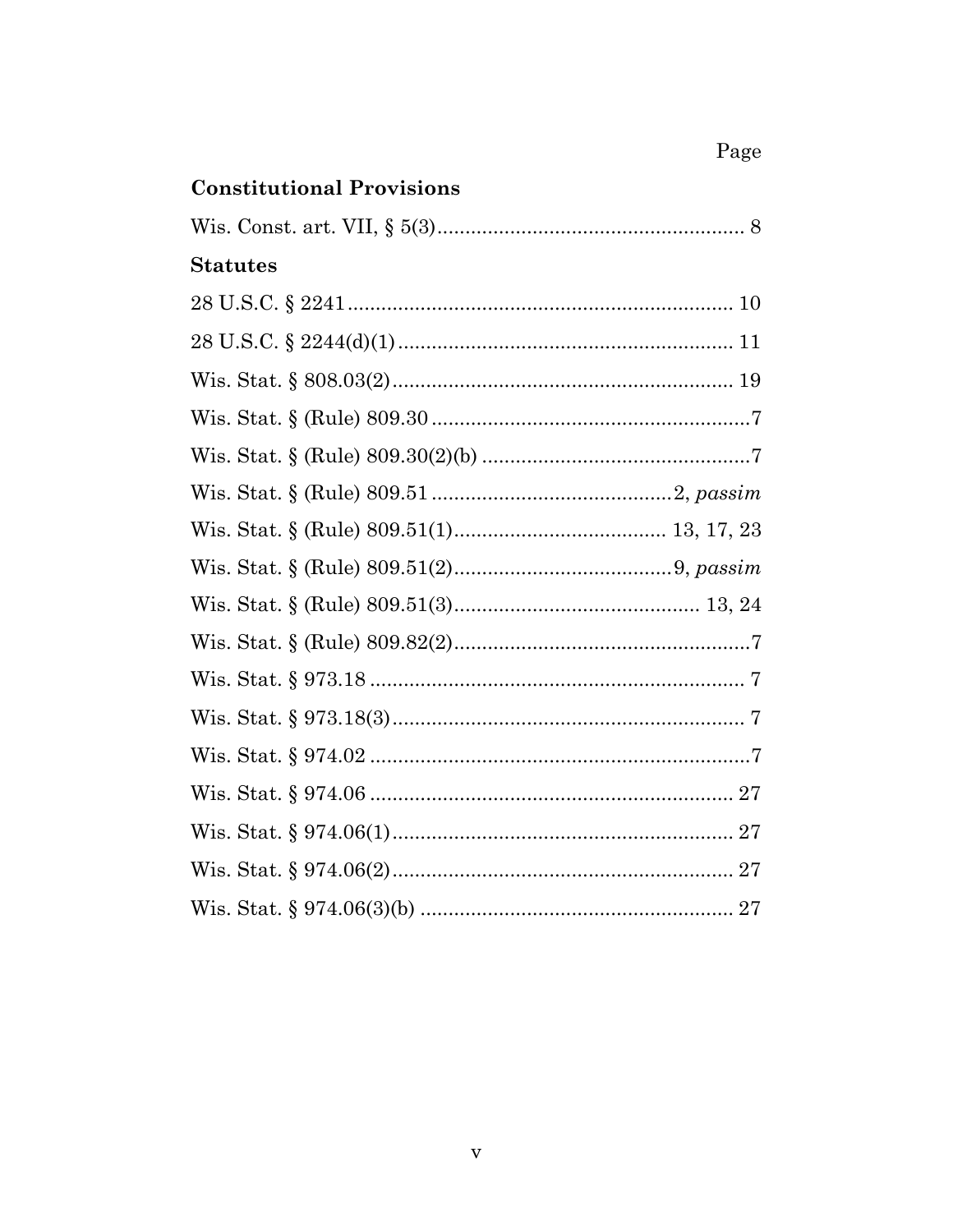# **Other Authorities**

| Erica Hashimoto,<br>Reclaiming the Equitable Heritage of Habeas,                    |  |
|-------------------------------------------------------------------------------------|--|
| Michael S. Heffernan,<br>Appellate Practice & Procedure in Wisconsin,               |  |
| Antonin Scalia and Bryan Garner,<br>Reading Law: The Interpretation of Legal Texts, |  |

Page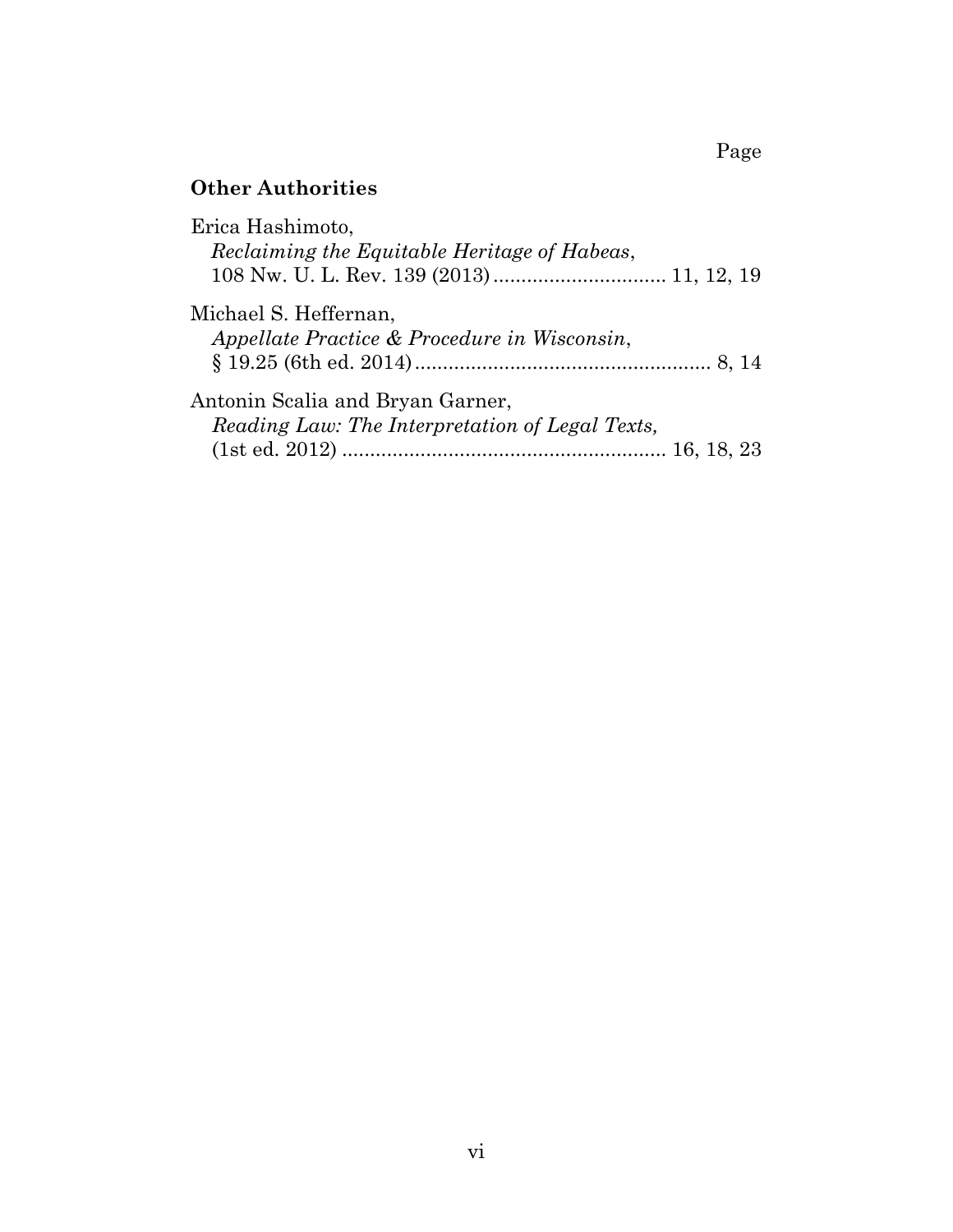#### **ISSUE PRESENTED**

A petitioner seeking a writ of habeas corpus under Wis. Stat. § (Rule) 809.51 must show a prompt and speedy request for relief. *State ex rel. Smalley v. Morgan*, 211 Wis. 2d 795, 802, 565 N.W.2d 805 (Ct. App. 1997), *abrogated on other grounds by State ex rel. Coleman v. McCaughtry*, 2006 WI 49, 290 Wis. 2d 352, 714 N.W.2d 900. Petitioner Ezequiel Lopez-Quintero waited over nine years to seek this relief. The court of appeals denied his petition ex parte, reasoning that he unreasonably delayed his filing under *Smalley*. Has Lopez-Quintero established that the *Smalley*  court's decision is objectively wrong, such that the court of appeals erred in denying his petition?

The court of appeals did not answer this question.

This Court should answer, "No."

### **STATEMENT ON ORAL ARGUMENT AND PUBLICATION**

The State requests oral argument and publication.

#### **INTRODUCTION**

Following his conviction for first-degree intentional homicide in 2008, Lopez-Quintero was advised of his right to seek postconviction relief. He indicated on a form that he wished to pursue such relief, but his trial attorneys did not properly initiate his appeal. Still, he litigated a motion for a new trial with the assistance of counsel. Following the circuit court's denial of that motion, Lopez-Quintero learned that he would receive a copy of the trial transcripts free of charge to assist him with any further appeal. He then waited over nine years to seek the intervention of a court to help him exercise his direct appeal rights.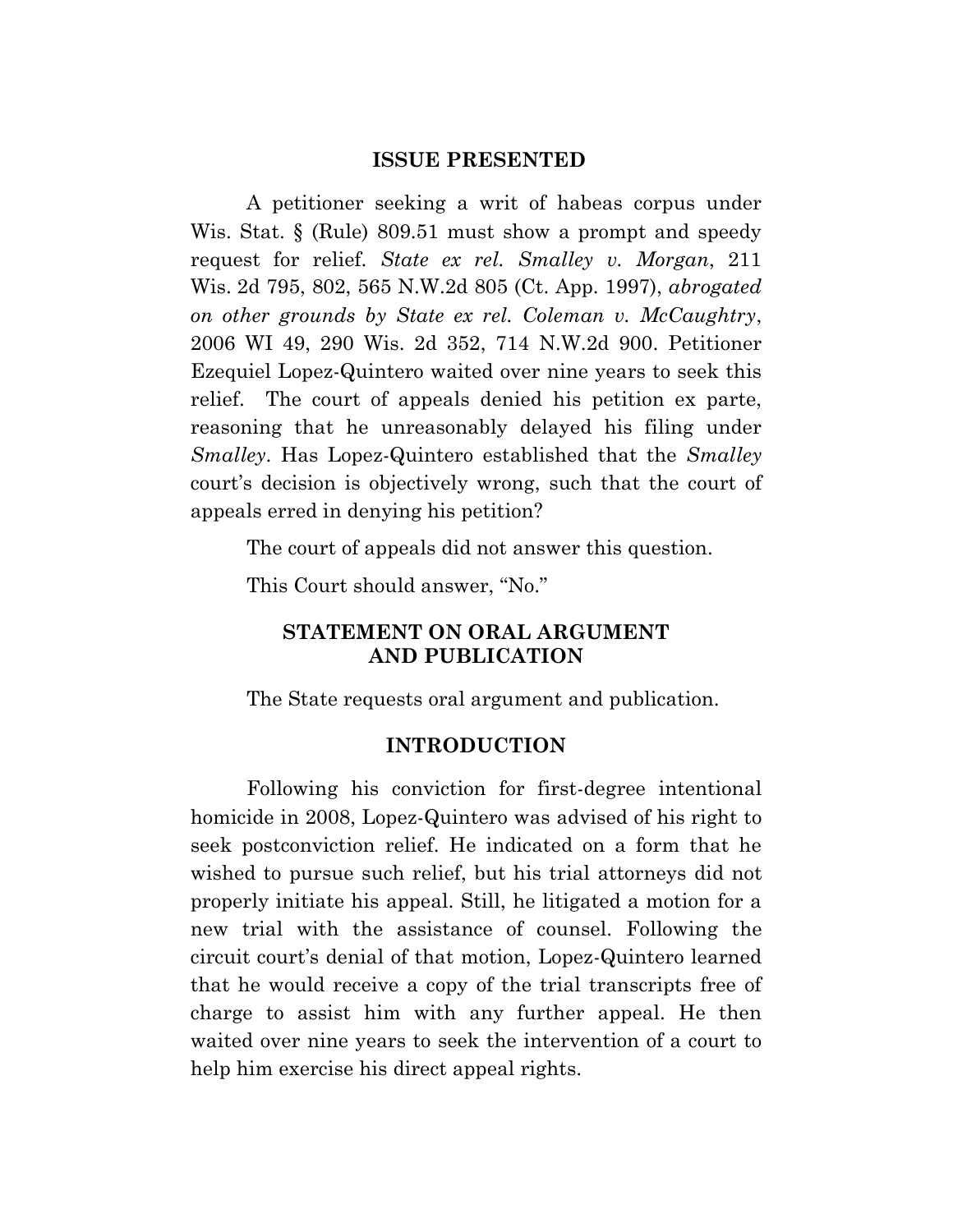The court of appeals denied Lopez-Quintero's petition for a writ of habeas corpus ex parte. It relied on *Smalley*, which holds that a person seeking a writ of habeas corpus under Wis. Stat. § (Rule) 809.51—the statute setting forth the procedure for obtaining an extraordinary writ from the court of appeals—must show a prompt and speedy request for relief. *Smalley*, 211 Wis. 2d at 802.

On appeal, Lopez-Quintero argues that *Smalley* is bad law. Though he does not recognize it, he has the high burden of showing this Court that the *Smalley* court's interpretation of Wis. Stat. § (Rule) 809.51 is objectively wrong. Since canons of statutory construction and case law support *Smalley*'s holding permitting courts to deny a habeas petition ex parte for failing to show a prompt and speedy request for relief, this Court should uphold 21 years of precedent and affirm.

Further, the court of appeals soundly applied *Smalley* in denying Lopez-Quintero's petition. While Lopez-Quintero identified some limitations that led him to rely on his trial attorneys to initiate his appeal, he did not explain his minimal effort to pursue his direct appeal rights in the nine plus years that he waited to seek a writ of habeas corpus. This Court should therefore affirm.

#### **STATEMENT OF THE CASE**

In March 2008, a jury convicted Lopez-Quintero of (1) first-degree intentional homicide with the use of a dangerous weapon, and (2) carrying a concealed weapon. (R-App. 101– 02.)<sup>1</sup> In April, the circuit court sentenced him to life in prison

<sup>1</sup> The State takes the following facts from CCAP reports for Kenosha County case number 2007CF535 and 2018AP203-W, as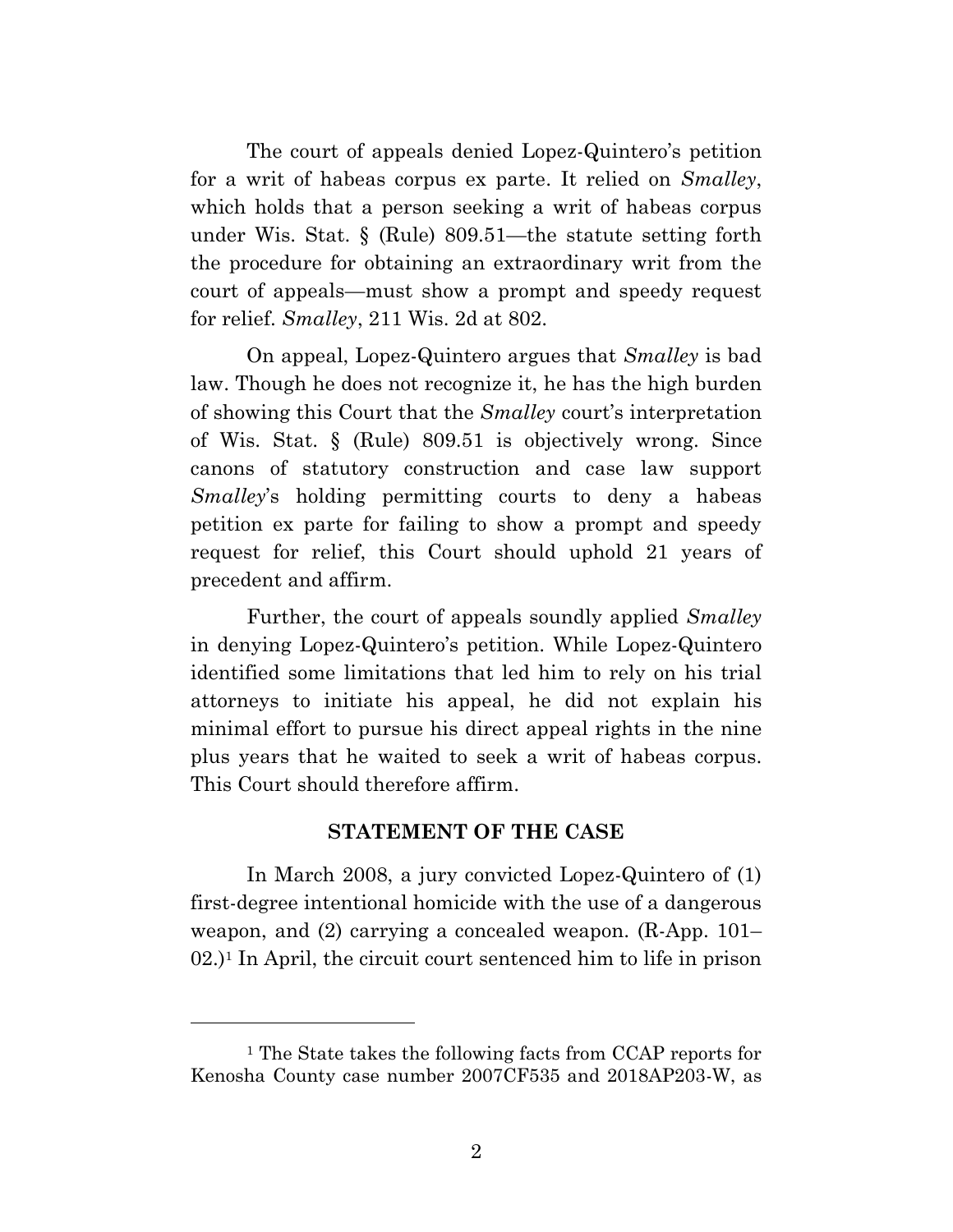without the possibility for release on extended supervision. (R-App. 102.)

At sentencing, both the circuit court and trial counsel notified Lopez-Quintero of his right to appeal through the use of the Notice of Right to Seek Postconviction Relief form. (Pet-App. Exs. B; C.) Lopez-Quintero acknowledged that he had a right to appeal and that he needed to file a notice of intent to pursue postconviction relief within 20 days after sentencing to exercise his right. (Pet-App. Ex. B.) He checked a box on the form indicating that he planned to seek relief. (Pet-App. Ex. B.) He also confirmed that he received a copy of the form. (Pet-App. Ex. B.)

During a discussion of Lopez-Quintero's appeal rights at sentencing, trial counsel indicated that he already filed a motion for a new trial. (Pet-App. Ex. C.) The circuit court told him that he still needed to file a notice of intent within 20 days after sentencing to preserve Lopez-Quintero's appeal rights. (Pet-App. Ex. C.) Trial counsel never filed the notice of intent. (R-App. 110–11.)

Two months after sentencing, in June 2008, the circuit court held a hearing on Lopez-Quintero's motion for a new trial. (R-App. 108.) Lopez-Quintero appeared in person with counsel. (R-App. 108.) The court denied his motion, including his challenges to the constitutionality of the first-degree intentional homicide statutes; to the jury instructions; and to the prosecutor's closing argument. (R-App. 108.)

At the conclusion of the motion hearing, Lopez-Quintero sought and received a fee waiver for the jury trial transcripts because he was indigent. (Pet-App. Exs. D; E.)

well as Lopez-Quintero's habeas petition, which he included in his appendix to his brief.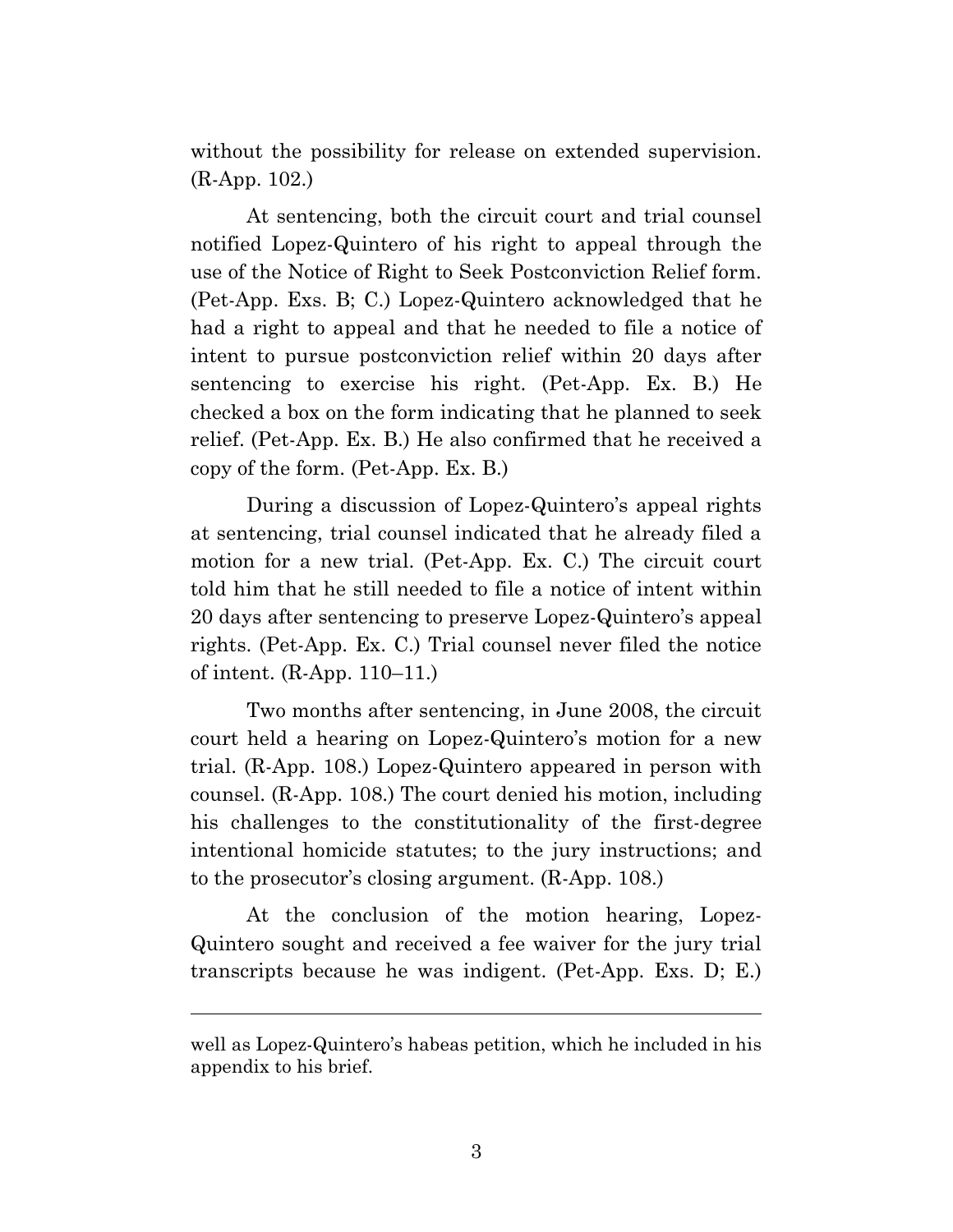The circuit court appointed one of Lopez-Quintero's previously retained lawyers to remain counsel "until the time a decision as to whether to appeal is made." (Pet-App. Ex. D.)

Nothing happened for over nine years. On February 1, 2018, Lopez-Quintero filed a petition for a writ of habeas corpus in the court of appeals seeking reinstatement of his direct appeal rights. (R-App. 114.)

In his petition, Lopez-Quintero argued that his trial attorneys were ineffective for failing to file the notice of intent when he checked the box on the "Notice of Right" form stating the he wished to appeal. (Pet-App. 3:1–2.) He alleged that he relied on his trial attorneys to explain the appellate process to him due to "his lack of English fluency, limited education, and unfamiliarity with the criminal justice system in the United States." (Pet-App. 3:5.) He claimed that he "remained uninformed about what would happen after he indicated his desire to appeal his conviction and sentence on the Notice of Right." (Pet-App. 3:6.) He further stated that he "did not know about trial counsel's failure to file a Notice of Intent and the deleterious consequences of such inaction." (Pet-App. 3:4.) Lopez-Quintero also noted that one of his trial attorneys was deceased and the other could not recall why he did not file the notice of intent. (Pet-App. 3:3.)

Nowhere in his petition did Lopez-Quintero allege that in 2010, he contacted the Frank J. Remington Center at the University of Wisconsin Law School for assistance. (Lopez-Quintero's Br. 5.) Nor did he allege that he again contacted the Remington Center in 2012. (Lopez-Quintero's Br. 5.) Nor did he allege that after agreeing to represent him in 2012, the Remington Center took roughly five and one-half years to file his petition. (Lopez-Quintero's Br. 5.)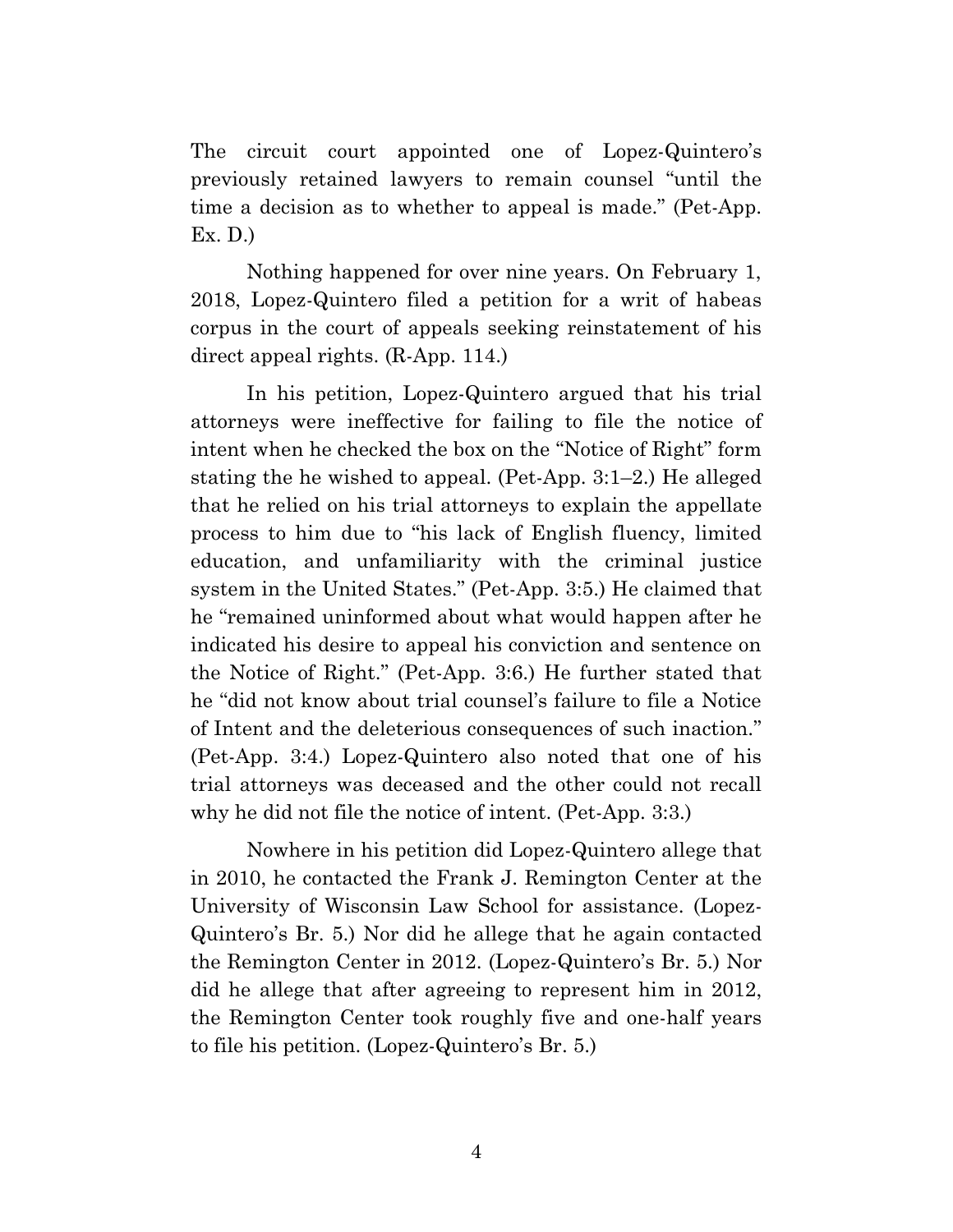The court of appeals denied Lopez-Quintero's petition ex parte. (Pet-App. 1.) Relying on Wis. Stat. § (Rule) 809.51 and its decision in *Smalley*, the court of appeals decided that Lopez-Quintero failed to meet his burden of proof to show that he timely filed his petition. (Pet-App. 1.) Specifically, it reasoned: "[a]lthough Lopez-Quintero's stated limitations can account for some delay in this case, it cannot account for over nine years of delay." (Pet-App. 1:2–3.) Lopez-Quintero filed a motion to reconsider and the court of appeals denied it. (Pet-App. 2.)

Lopez-Quintero then filed a petition for review, which this Court granted.

#### **STANDARD OF REVIEW**

This case requires the Court to interpret Wis. Stat. § (Rule) 809.51. Typically, statutory interpretation is an issue of law that this Court reviews de novo. *State v. Reyes Fuerte*, 2017 WI 104, ¶ 18, 378 Wis. 2d 504, 904 N.W.2d 773. But when a party asks this Court to overrule precedent interpreting a statute, review is not de novo. *Id.*; *see also Wenke v. Gehl Co.*, 2004 WI 103, ¶ 21, 274 Wis. 2d 220, 682 N.W.2d 405. "Rather, the party seeking [that this Court] overturn a prior statutory interpretation must show that the prior interpretation was 'objectively wrong' and thus the court has a 'compelling reason to overrule it.'" *Reyes Fuerte*, 378 Wis. 2d 504, ¶ 18 (quoting *Wenke*, 274 Wis. 2d 220,  $\P$  21).

If this Court chooses to decide whether Lopez-Quintero timely filed his petition, the issue involves reasonableness, which presents a question of law subject to de novo review. *Smalley*, 211 Wis. 2d at 800.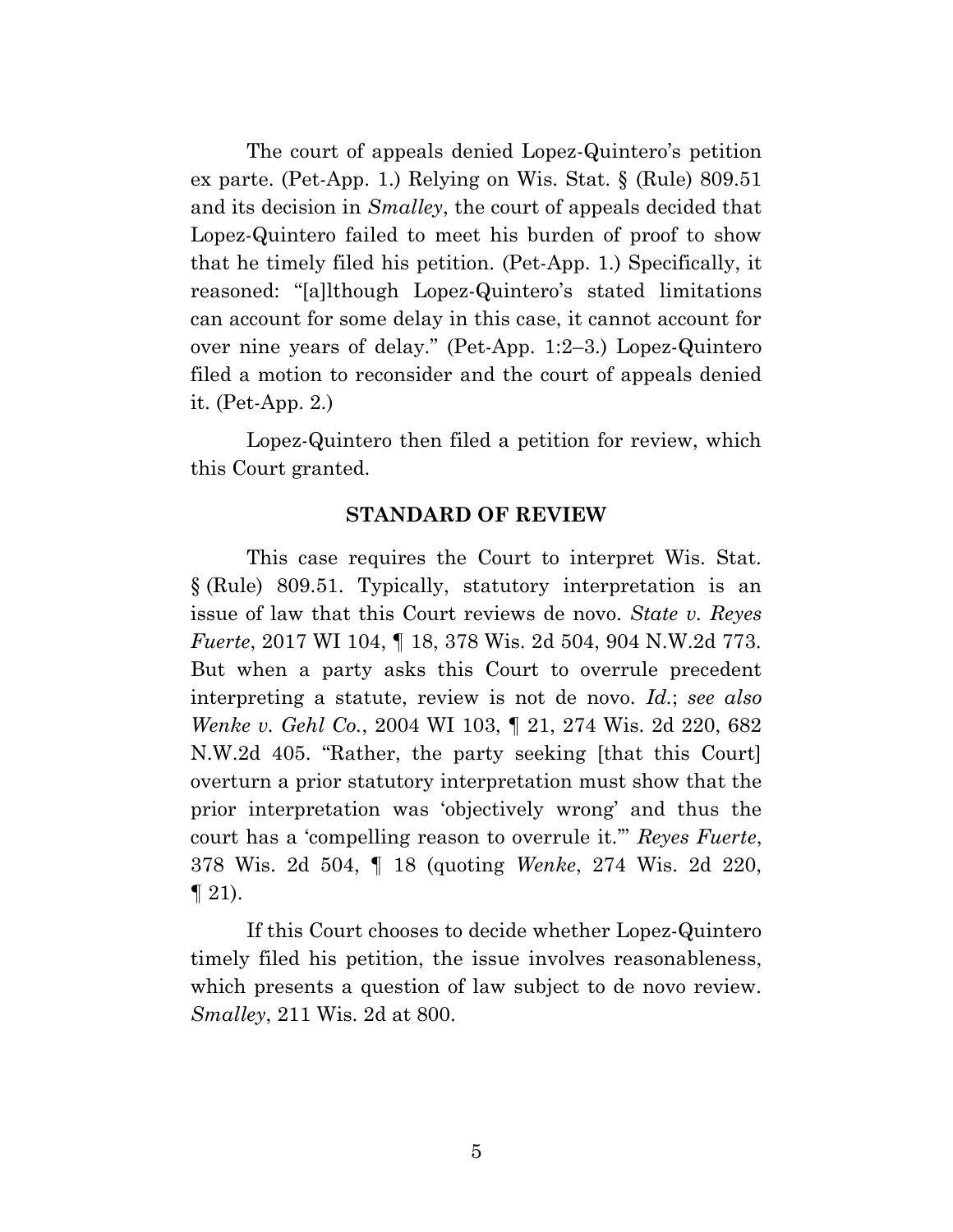#### **ARGUMENT**

# **Lopez-Quintero has not met his high burden of showing that the court of appeals' decision in**  *Smalley* **is objectively wrong.**

Lopez-Quintero does not argue that he made a prompt and speedy request for relief under Wis. Stat. § (Rule) 809.51 when he sought reinstatement of his direct appeal rights over nine years after his conviction for first-degree intentional homicide. Instead, he contends that the prompt and speedy filing requirement for habeas petitioners should not exist. His appeal thus entirely depends on his ability to show this Court that *Smalley*'s interpretation of Wis. Stat. § (Rule) 809.51 is objectively wrong—a burden he fails to recognize. (Lopez-Quintero's Br. 9.) Since canons of statutory construction and case law support the court of appeals' decision in *Smalley*, this Court should affirm.

Moreover, if this Court chooses to determine whether Lopez-Quintero made a prompt and speedy request for relief despite his forfeiture of the issue, it should conclude that he did not and likewise affirm.

Finally, despite what Lopez-Quintero contends, he still has avenues for postconviction relief.

#### **A. Relevant law**

#### **1. Appellate procedure**

"Upon conviction, a defendant has a statutory right to seek postconviction relief through a postconviction motion or an appeal." *State ex rel. Kyles v. Pollard*, 2014 WI 38, ¶ 21, 354 Wis. 2d 626, 847 N.W.2d 805. To ensure a meaningful opportunity to exercise that right, "[e]very convicted criminal defendant must be properly informed of the right to appeal." *State ex rel. Flores v. State*, 183 Wis. 2d 587, 603, 516 N.W.2d 362 (1994). At sentencing, both the circuit court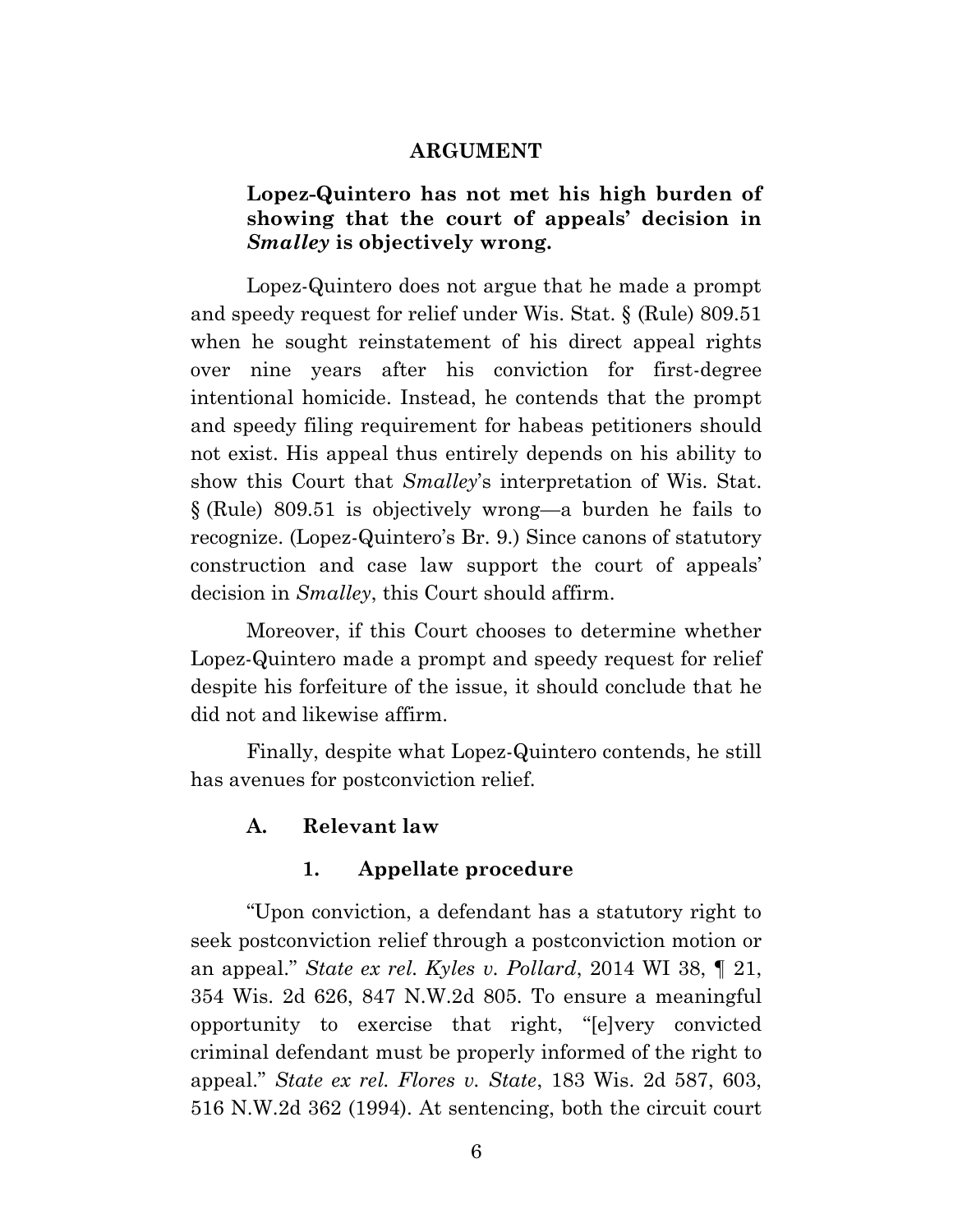and trial counsel have a duty to inform the defendant of this right. *Id.*; Wis. Stat. § 973.18. Proper notice includes guidance on how to initiate postconviction relief. Specifically, the court must direct the defendant and trial counsel to sign a form stating that the "defendant understands that a notice of intent to pursue postconviction relief must be filed in the trial court within 20 days after sentencing for [the right to appeal] to be preserved." Wis. Stat. § 973.18(3).

If the defendant wishes to appeal, it is trial counsel's duty to file the notice of intent. *Kyles*, 354 Wis. 2d 626,  $\P\P$  21–22 (citing Wis. Stat. § (Rule) 809.30(2)(b)). Trial counsel's failure to do so constitutes ineffective assistance. *Flores*, 183 Wis. 2d at 615.

The procedures for filing a postconviction motion and a direct appeal—set forth in Wis. Stat. §§ 974.02 and (Rule) 809.30—contemplate a timely filed notice of intent to pursue postconviction relief. Where that does not occur, two options exist to remedy the failure to timely file the notice of intent by reinstating the defendant's direct appeal rights.

First, the defendant may file a motion to extend time to file a postconviction motion or appeal with the court of appeals under Wis. Stat. § (Rule) 809.82(2). *Kyles*, 354 Wis. 2d 626, ¶ 22. The defendant must show good cause for the motion. Wis. Stat. § (Rule) 809.82(2). The court of appeals is generally lenient about granting these extensions. *State v. Quakenbush*, 2005 WI App 2, ¶ 11, 278 Wis. 2d 611, 692 N.W.2d 340. But the longer the defendant waits to request one, the more difficult it becomes to show good cause. *Id.* Also, if the defendant's alleged good cause is ineffective assistance, he usually must avail himself of the next option, which is a procedure more conducive to deciding substantive rights. *Kyles*, 354 Wis. 2d 626, ¶¶ 39–46.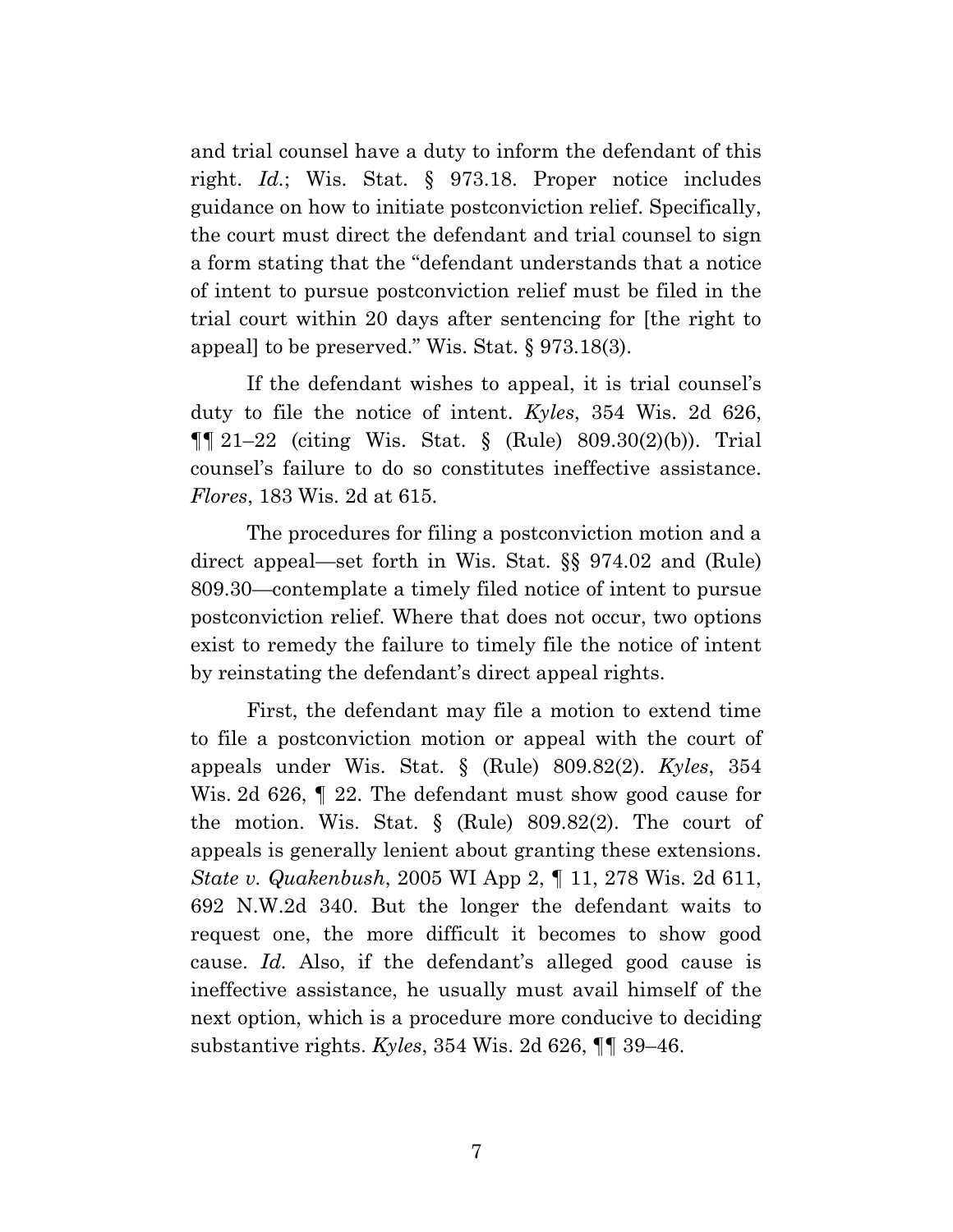Second, the defendant could try to reinstate his direct appeal rights by filing a petition for a writ of habeas corpus in the court of appeals alleging ineffective assistance for the failure to timely file the notice of intent. *Kyles*, 354 Wis. 2d 626, ¶¶ 38–39. This is known as a *Knight*<sup>2</sup> petition. The court of appeals may hear these petitions because "[h]abeas corpus is a prerogative writ" and "[t]he court of appeals has original jurisdiction to issue prerogative writs." *State ex rel. McCaffrey v. Shanks*, 124 Wis. 2d 216, 219, 369 N.W.2d 743 (Ct. App. 1985) (citing Wis. Const. art. VII,  $\S$  5(3)). And since the procedure for obtaining a prerogative writ in the court of appeals is set forth in Wis. Stat. § (Rule) 809.51, the defendant files a *Knight* petition under that statute. *See, e.g.*, *Smalley*, 211 Wis. 2d at 796. *See also* Michael S. Heffernan, *Appellate Practice & Procedure in Wisconsin* § 19.25, at 30 (6th ed. 2014) (citing *State ex rel. LeFebre v. Abrahamson*, 103 Wis. 2d 197, 202, 307 N.W.2d 186 (1981)) ("When a petition for habeas corpus is filed in an appellate court, the procedure for supervisory<sup>3</sup> writ is followed.").

<sup>2</sup> In *State v. Knight*, this Court held that the appropriate vehicle of relief for a criminal defendant to claim ineffective assistance of appellate counsel is to file a petition for a writ of habeas corpus with the appellate court that considered the appeal. *State v. Knight*, 168 Wis. 2d 509, 512–13, 484 N.W.2d 540 (1992). Although a defendant claiming ineffective assistance for failure to file a notice of intent alleges an error that occurred at the circuit court, not the court of appeals, this Court has held that a *Knight* petition is nevertheless proper because only the court of appeals can remedy the error by extending the relevant deadline. *State ex rel. Kyles v. Pollard*, 2014 WI 38, ¶¶ 36–38, 354 Wis. 2d 626, 847 N.W.2d 805.

<sup>3</sup> Wisconsin Stat. § (Rule) 809.51 sets forth the procedure for obtaining both supervisory and prerogative writs.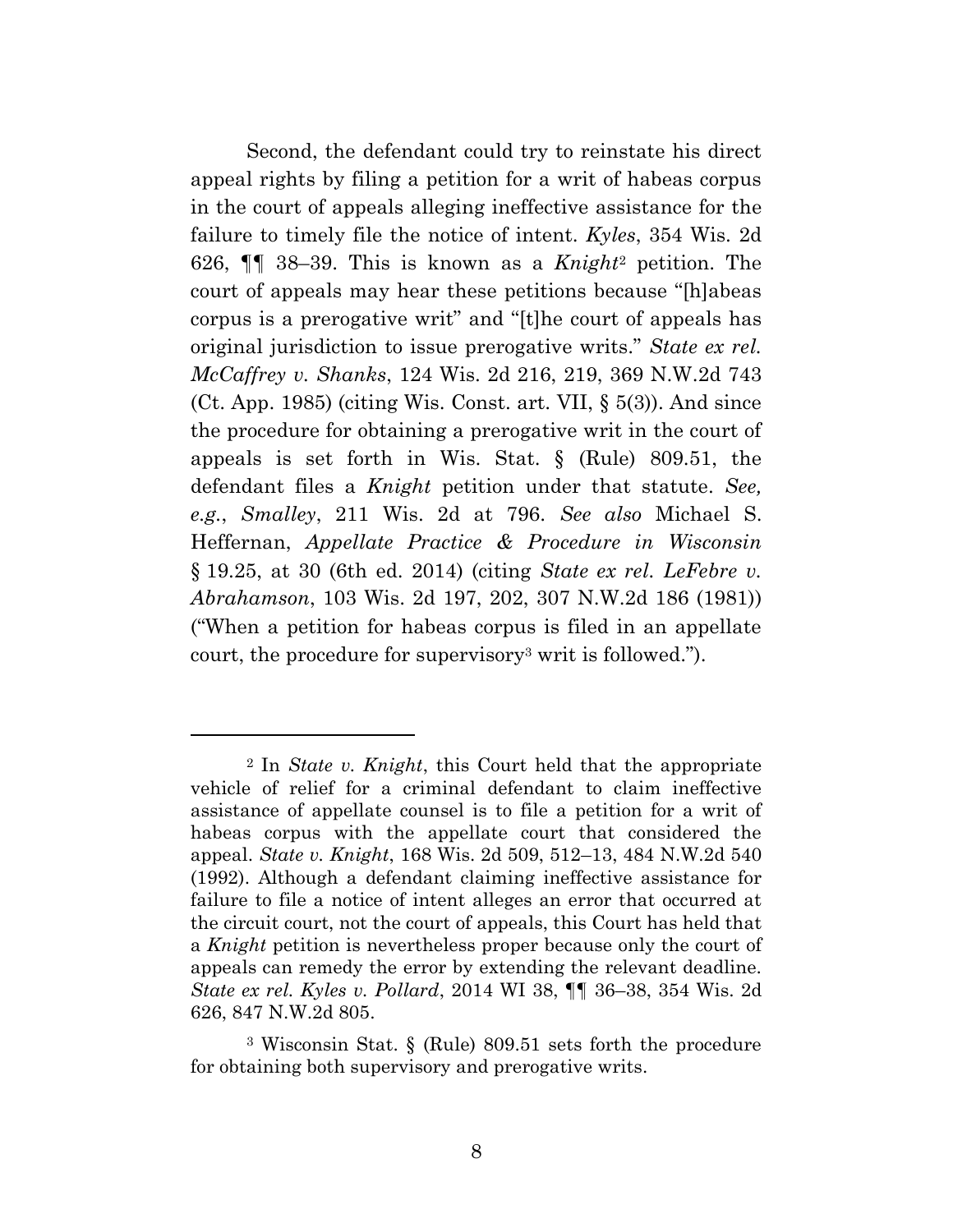As discussed in greater detail below, the court of appeals has discretion to deny a *Knight* petition ex parte or to order a response from the State before deciding whether to issue the writ, which is an extraordinary remedy in Wisconsin. Wis. Stat. § (Rule) 809.51(2); *State v. Pozo*, 2002 WI App 279, ¶ 8, 258 Wis. 2d 796, 654 N.W.2d 12.

#### **2. Habeas corpus**

"Writ of *habeas corpus* is an equitable remedy that protects a person's right to personal liberty by freeing him or her from illegal confinement." *Pozo*, 258 Wis. 2d 796, ¶ 8. "It arises in common law and is guaranteed by the state and federal constitutions, as well as by statute." *Id*. (footnotes omitted). "Although a habeas corpus petition normally arises out of criminal proceedings, it is a separate civil action founded upon principles of equity." *State ex rel. Fuentes v. Wis. Ct. of App., Dist. IV*, 225 Wis. 2d 446, 450, 593 N.W.2d 48 (1999).

Habeas corpus exists "to provide a prompt and effective judicial remedy" for illegal confinement. *Smalley*, 211 Wis. 2d at 802 (citation omitted). *See also State ex rel. Haas v. McReynolds*, 2002 WI 43, ¶ 11, 252 Wis. 2d 133, 643 N.W.2d 771 (habeas corpus "is available to a petitioner when there is a pressing need for relief or where the process or judgment by which a petitioner is held is void"). Because it grants extraordinary relief, it "is only available where specific factual circumstances are present." *Fuentes*, 225 Wis. 2d at 451. The petitioner must show "(1) restraint of his or her liberty,  $(2)$  which restraint was imposed<sup>4</sup> contrary to

<sup>4</sup> As noted, the defendant may use the writ procedure to raise issues not directly related to the imposition of sentence. *Knight*, 168 Wis. 2d at 512–13; *Kyles*, 354 Wis. 2d 626, ¶¶ 38–39.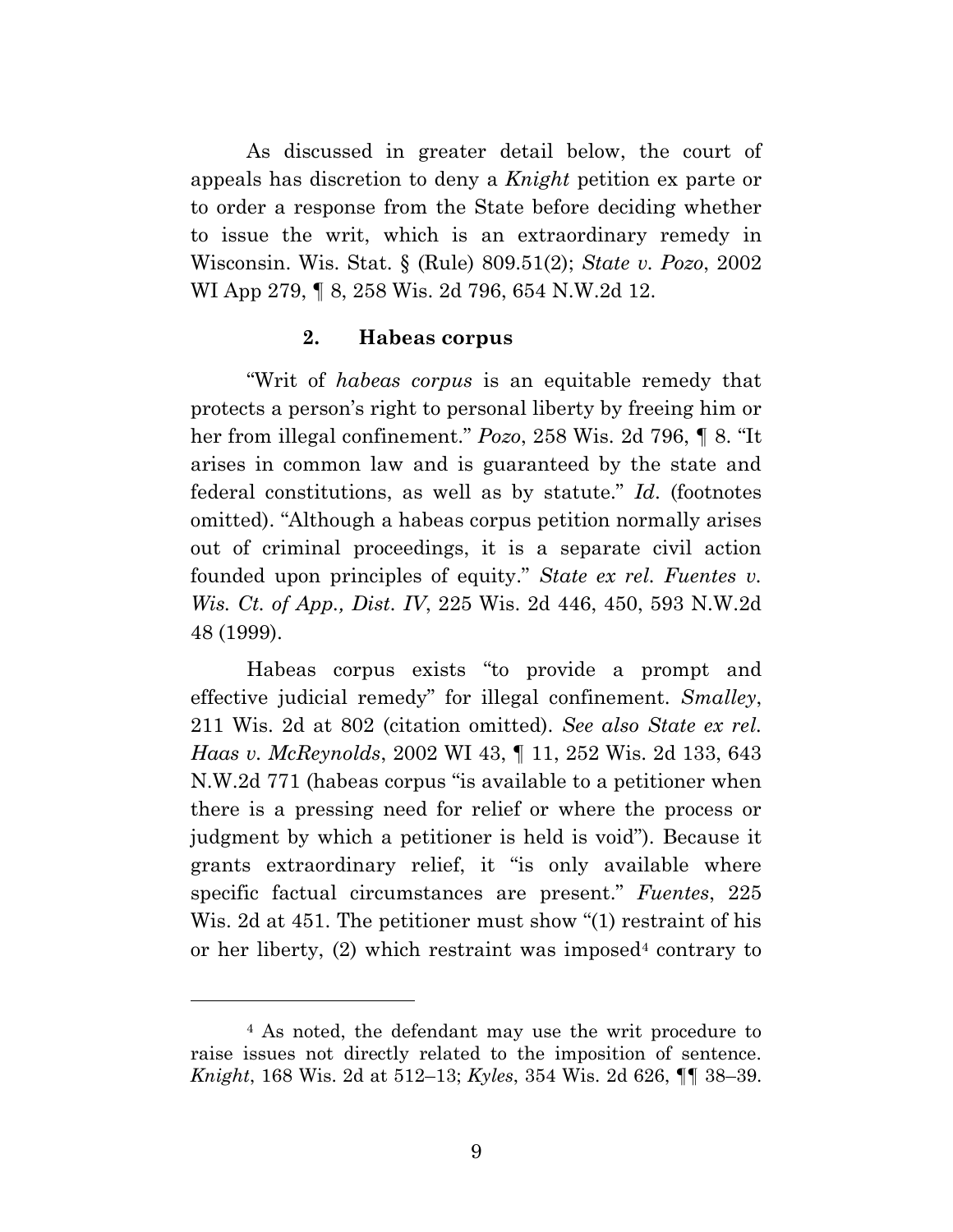constitutional protections or by a body lacking jurisdiction and (3) no other adequate remedy available at law." *Pozo*, 258 Wis. 2d 796, ¶ 8. *See also Coleman*, 290 Wis. 2d 352, ¶ 18.

In Wisconsin, there are no strict time limits for when a person can petition for a writ of habeas corpus. Historically, there were no strict time limits on federal habeas petitioners, either. *United States v. Smith*, 331 U.S. 469, 475 (1947) ("habeas corpus provides a remedy for jurisdictional and constitutional errors at the trial without limit of time"). *But cf. Collins v. Byrd*, 510 U.S. 1185, 1288 (1994) (Scalia, J., dissenting) (citing *McCleskey v. Zant*, 499 U.S. 467, 489 (1991)) (arguing that because a court has broad equitable discretion to assert jurisdiction over a habeas petition, "the petitioner's delay in filing is a factor the court may consider"). Eventually, federal "[c]ourts invoked the doctrine of 'prejudicial delay' to screen out unreasonably late filings." *Day v. McDonough*, 547 U.S. 198, 202 n.1 (2006). In other words, federal courts dismissed habeas petitions for untimeliness where the government could prove laches—an inability to defend against the claims raised in the habeas petition. *See Brecht v. Abrahamson*, 507 U.S. 619, 637 (1993). Wisconsin courts have likewise utilized the doctrine of laches to dismiss habeas petitions. *See State ex rel. McMillian v. Dickey*, 132 Wis. 2d 266, 281, 392 N.W.2d 453

Federal law is in accord. *See Thompson v. United States*, 536 F.2d 459 (1976) (proper vehicle for attacking execution of sentence is writ of habeas corpus under 28 U.S.C. § 2241). Thus, it seems more appropriate to say that, "[i]n Wisconsin, the writ of habeas corpus may be employed to review violations of substantial constitutional rights." *State ex rel. Kelley v. Posner*, 91 Wis. 2d 301, 303, 282 N.W.2d 633 (Ct. App. 1979).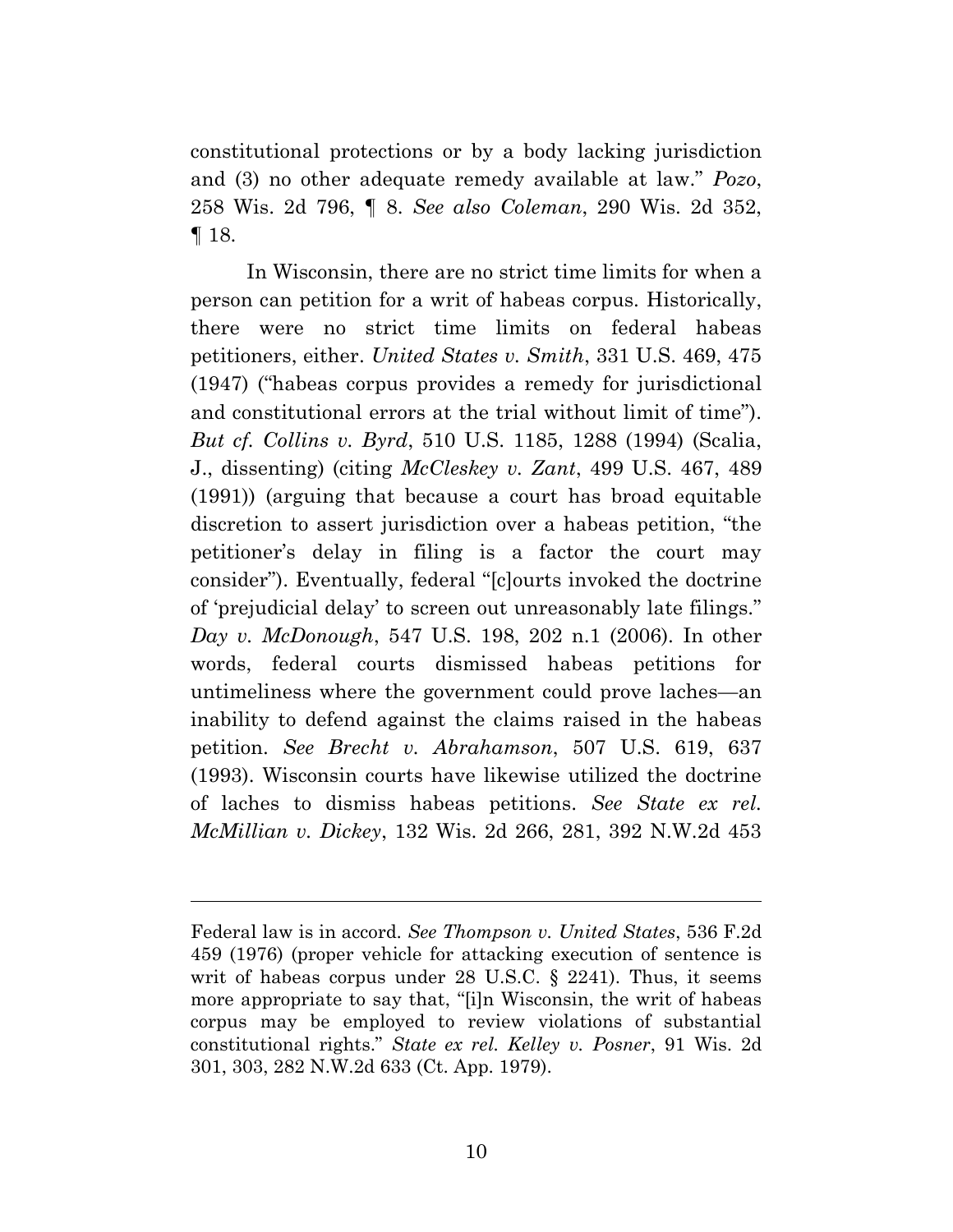(Ct. App. 1986), *abrogated on other grounds by Coleman*, 290 Wis. 2d 352.

Notably, the lack of a time limit on federal habeas petitions was not without criticism, *see Lonchar v. Thomas*, 517 U.S. 314, 328 (1996), in part because "the wellrecognized interest in the finality of state court judgments" has always been a guiding principle of habeas corpus jurisprudence. *Duncan v. Walker*, 533 U.S. 167, 179 (2001). *See also McCleskey*, 499 U.S. at 491. This interest led Congress, through the Antiterrorism and Effective Death Penalty Act of 1996 (AEDPA), to pass a one-year statute of limitations for state prisoners to file federal habeas corpus petitions, which "reduces the potential for delay on the road to finality by restricting the time that a federal habeas petitioner has in which to seek federal habeas review." *Duncan*, 533 U.S. at 179. *See also* 28 U.S.C. § 2244(d)(1).

Because "'[e]quitable principles' have traditionally 'governed' the substantive law of habeas corpus," <sup>5</sup> the United States Supreme Court has stated that it "will 'not construe a statute to displace courts' traditional equitable authority absent the "clearest command."'" *Holland v. Florida*, 560 U.S. 631, 646 (2010) (citations omitted). Thus, the Court has held that the one-year statute of limitations for federal habeas petitions is subject to equitable tolling, even though the statute contains no such exception to its general rule. *Id.*  at 649. Equitable tolling requires the petitioner to show that

<sup>&</sup>lt;sup>5</sup> "Throughout the Seventeenth and Eighteenth centuries, prisoners in England sought the Great Writ primarily from a common law court—the Court of King's Bench—but that court's exercise of power to issue the writ was built around equitable principles." Erica Hashimoto, *Reclaiming the Equitable Heritage of Habeas*, 108 Nw. U. L. Rev. 139 (2013).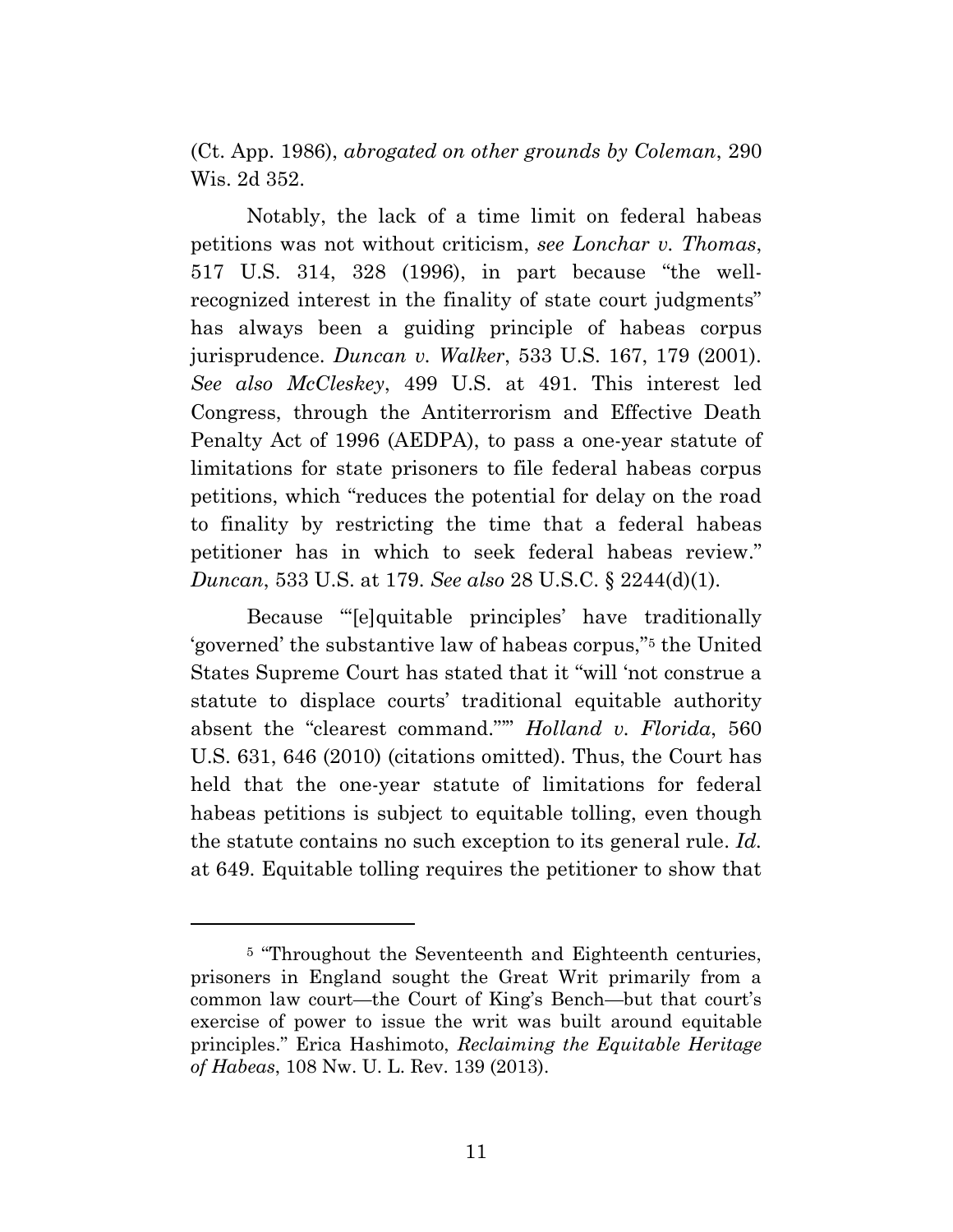he pursued his rights diligently and that some extraordinary circumstance prevented the timely filing of his petition. *Id.*

The statute of limitations for federal habeas petitions thus focuses on the petitioner's conduct, "a factor that traditionally has been an equitable consideration." Erica Hashimoto, *Reclaiming the Equitable Heritage of Habeas*, 108 Nw. U. L. Rev. 139, 155–162 (2013). *See also McClesky*, 499 U.S. at 490 (citation omitted) ("In habeas, equity recognizes that 'a suitor's conduct in relation to the matter at hand may disentitle him to the relief that he seeks.'"). In fact, most of the procedural limitations on federal habeas petitions—created by courts and later codified by Congress center on the petitioner's conduct. Hashimoto, *Reclaiming the Equitable Heritage of Habeas*, 108 Nw. U. L. Rev. at 145– 57.

While "Wisconsin's rules on when a state habeas may be filed are more liberal than those applicable to federal habeas" because there is no statute of limitations, *Coleman*, 290 Wis. 2d 352, ¶¶ 24 n.5, 25, Wisconsin courts of equity still focus on a petitioner's conduct in deciding whether to grant relief. *Visser v. Koenders*, 6 Wis. 2d 535, 538, 95 N.W.2d 363 (1959) ("Equity has a well-known maxim that equitable relief will be denied to a complainant who has slept on his rights."); *Coleman*, 290 Wis. 2d 352, ¶ 25 ("equitable remedies are not available to one whose own inaction results in the harm"). This principle plays out in a variety of contexts and calls for a balancing of the competing goals of fairness and finality. *See, e.g.*, *Smalley*, 211 Wis. 2d at 800–03 (denying habeas petition as untimely because of inexcusable delay); *Edland v. Wis. Phys. Serv. Ins. Co.*, 210 Wis. 2d 638, 644–48, 563 N.W.2d 519 (1997) (circuit court properly extended deadline to civil appeal due to excusable delay).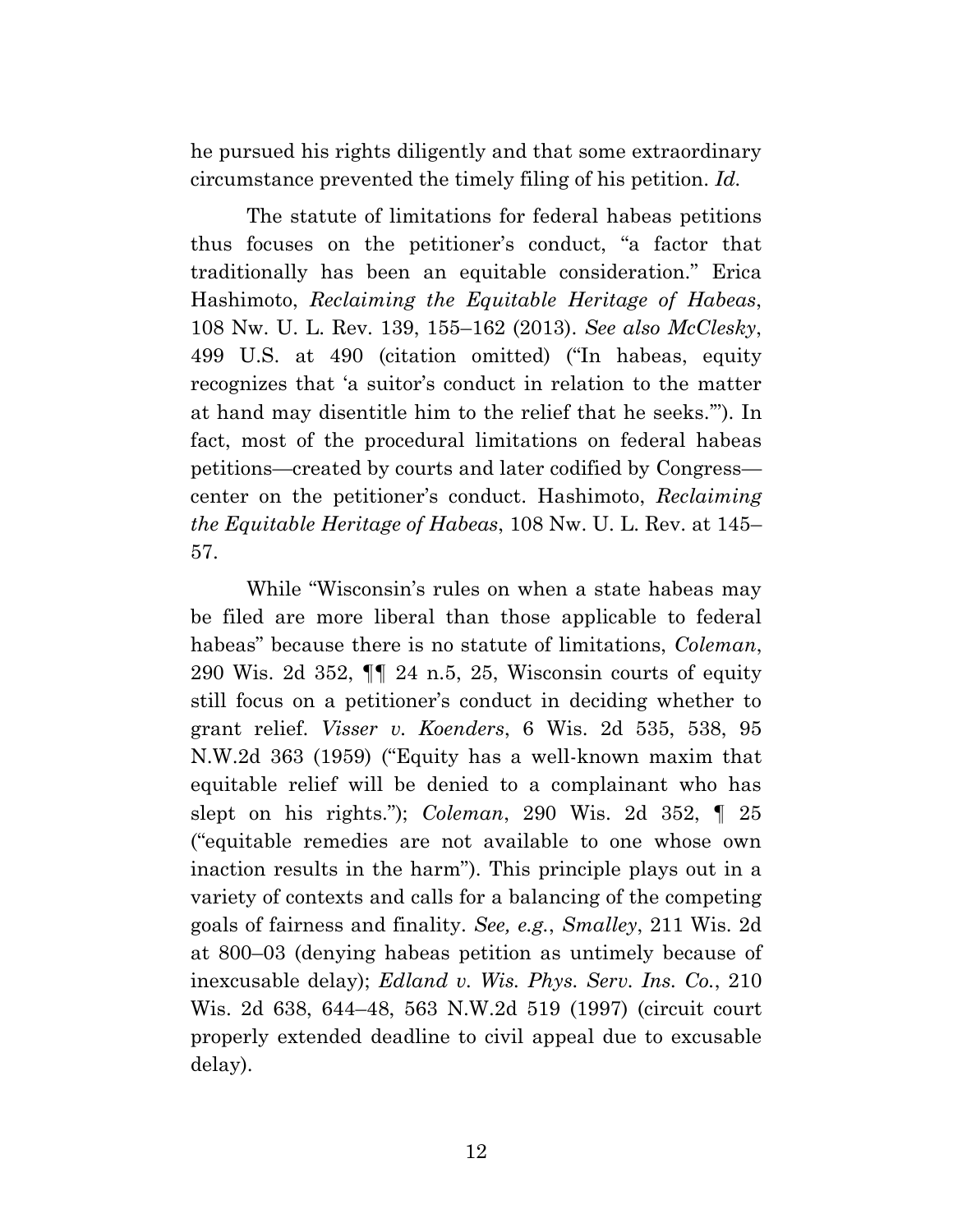The takeaway is that, like federal courts, Wisconsin courts resort to common-law equitable principles to decide whether to grant habeas relief. The petitioner's conduct is an important factor in the analysis, along with considerations of fairness and finality.

#### **3. Wisconsin Stat. § (Rule) 809.51**

As noted, a defendant seeking a writ of habeas corpus from the court of appeals proceeds under Wis. Stat. § (Rule) 809.51, governing supervisory and prerogative writs. *See Coleman*, 290 Wis. 2d 352, ¶ 18. The petition must contain: (1) a "statement of the issues presented by the controversy," (2) a "statement of the facts necessary to an understanding of the issues," (3) the "relief sought," and (4) the "reasons why the court should take jurisdiction." Wis. Stat. § (Rule) 809.51(1).

The statute gives the appellate court broad discretion to issue the writ. *See State ex rel. Dressler v. Cir. Ct. for Racine Cty.,* 163 Wis. 2d 622, 630, 472 N.W.2d 532 (Ct. App. 1991). Under Wis. Stat. § (Rule) 809.51(2), "[t]he court may deny the petition ex parte or may order the defendants to file a response." If the court orders a response, the respondent "may file a letter stating that he or she does not intend to file a response, but the petition is not thereby admitted." Wis. Stat. § (Rule) 809.51(2). After considering the petition and any other submissions, the appellate court "may grant or deny the petition or order such additional proceedings as it considers appropriate." Wis. Stat. § (Rule) 809.51(3).

The statute does not state what grounds are necessary for the issuance of a supervisory or prerogative writ. But case law informs the appellate court's decision. Because a petitioner under Wis. Stat. § (Rule) 809.51 seeks equitable relief, the decision whether to issue the extraordinary writ is governed by equitable principles. *State ex rel. Kalal v. Cir.*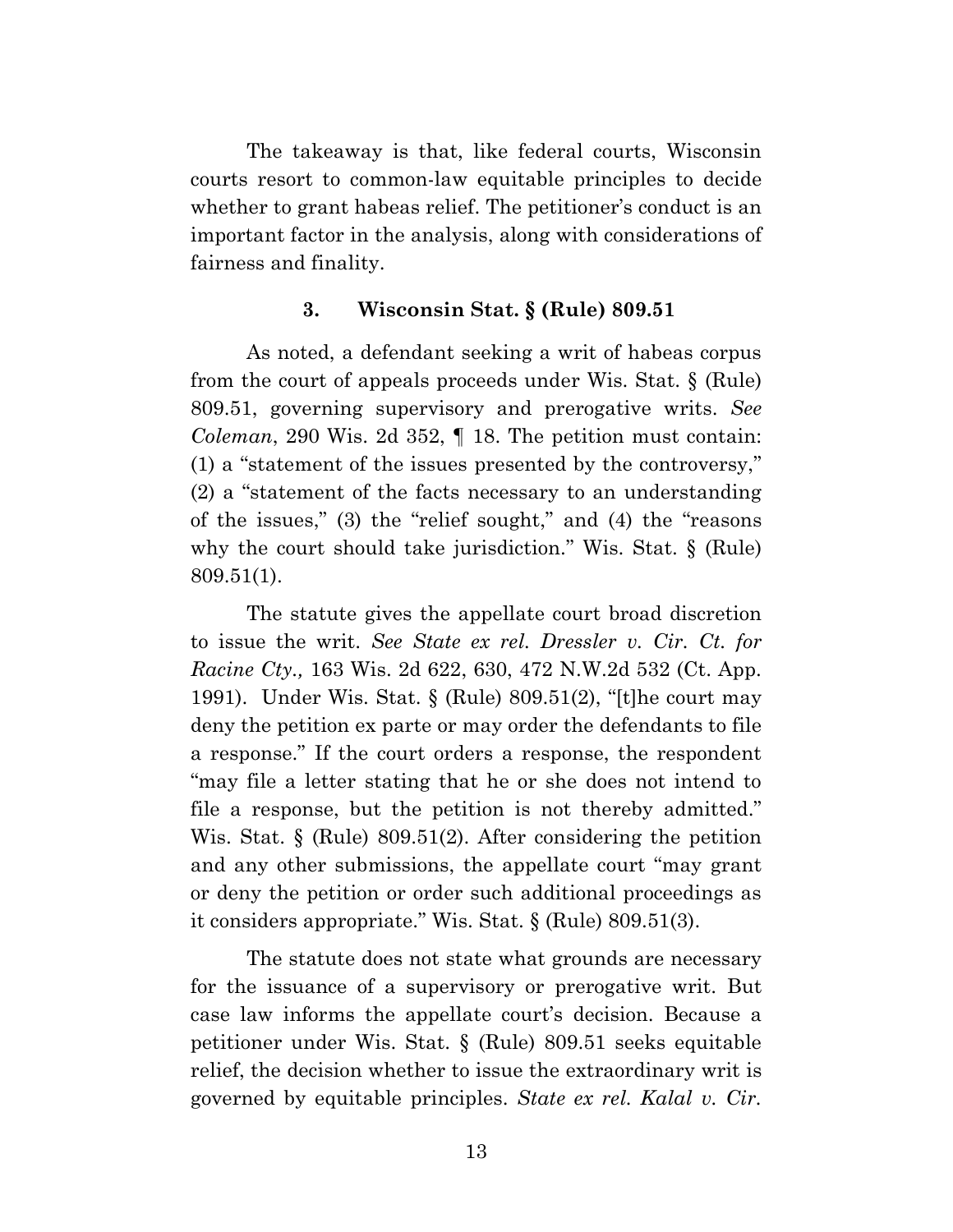*Ct. for Dane Cty.*, 2004 WI 58, ¶ 17, 271 Wis. 2d 633, 681 N.W.2d 110. Different standards apply depending on the type of writ at issue.

For supervisory writs, the petitioner must show that "(1) an appeal is an inadequate remedy; (2) grave hardship or irreparable harm will result; (3) the duty of the trial court is plain and it must have acted or intends to act in violation of that duty; and (4) *the request for relief is made promptly and speedily*." *Kalal*, 271 Wis. 2d 633, ¶ 17 (emphasis added). *See also State ex rel. Two Unnamed Petitioners v. Peterson*, 2015 WI 85, ¶ 80, 363 Wis. 2d 1, 866 N.W.2d 165. Regarding the latter requirement, "[t]he more time that elapses after the action complained of, the less likely the court will be to hear the claim." Heffernan, *Appellate Practice & Procedure in Wisconsin* § 10.3, at 4.

For prerogative writs—specifically, the writ of habeas corpus—the petitioner must show the three requirements noted above. *Coleman*, 290 Wis. 2d 352, ¶ 18. And, like supervisory writs, a petitioner seeking a writ of habeas corpus must show a prompt and speedy request for relief. *Smalley*, 211 Wis. 2d at 802.

In *Smalley*, Smalley filed a *Knight* petition eight years after his conviction, alleging that his appellate counsel was ineffective for failing to pursue an appeal or file a no-merit report. *Smalley*, 211 Wis. 2d at 796–801. He alleged that appellate counsel never "officially" informed him of her withdrawal and that he did not have an "opportunity to consent in writing to counsel's withdrawal." *Id.* at 797. He sought reinstatement of his direct appeal rights. *Id.*

The court of appeals denied Smalley's petition ex parte under Wis. Stat. § (Rule) 809.51(2). *Smalley*, 211 Wis. 2d at 796. It drew on habeas principles to conclude that Smalley needed to show that he timely filed his petition. *Id.* at 800–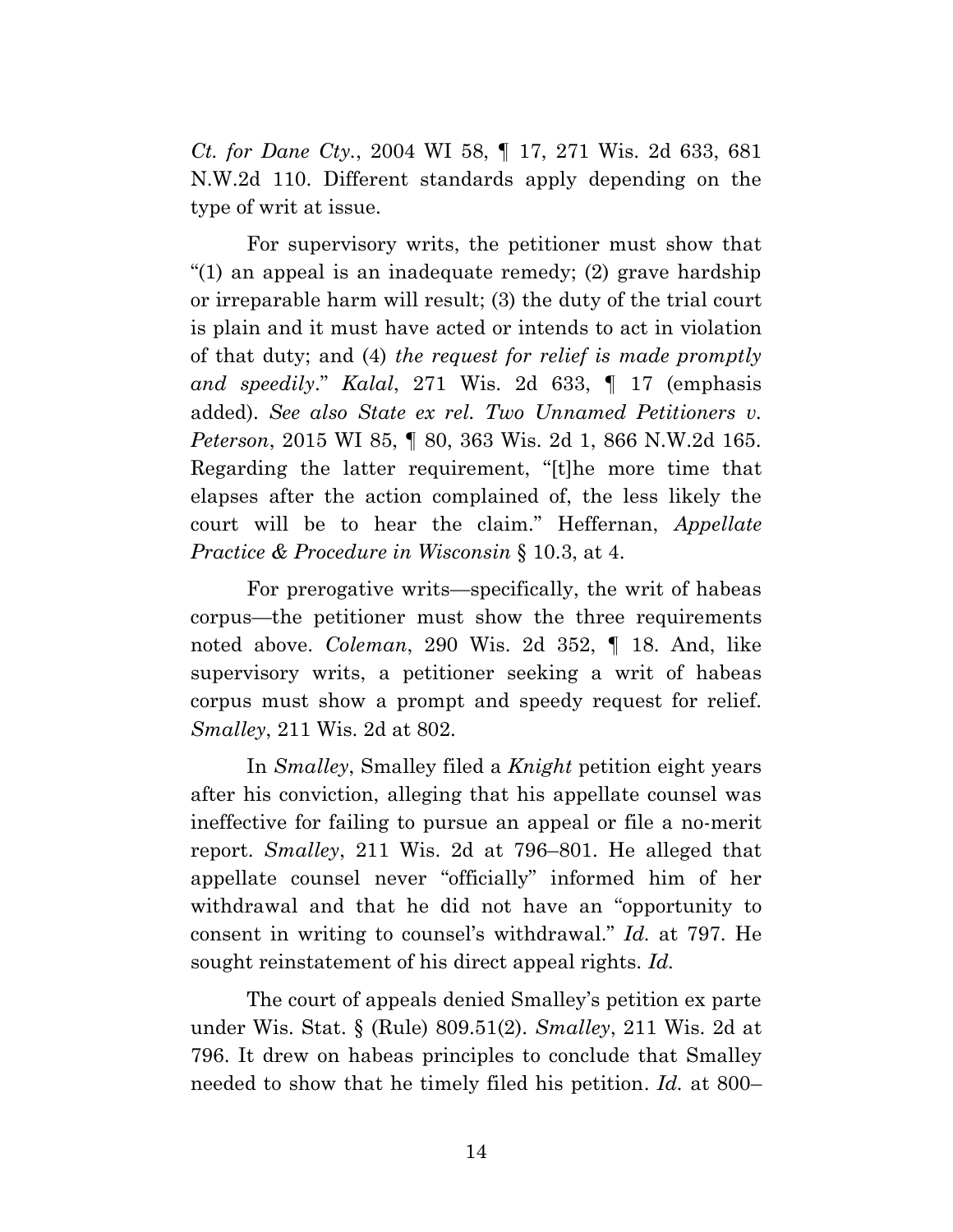02. First, it recognized the well-known rule that a petitioner's conduct may disentitle him to equitable relief. *Id.* at 800. Second, it stressed the importance of finality of convictions, stating that "[t]he right to claim ineffective assistance of counsel for failure to commence an appeal does not exist indefinitely." *Id.* at 802. Third, it emphasized the soundness of a rule requiring the expeditious handling of habeas petitions, while "everyone's memory is still fresh" and "the witnesses and records are usually still available." *Id.* at 802–03 (citing *State v. Escalona-Naranjo*, 185 Wis. 2d 168, 186, 517 N.W.2d 157 (1994)). And fourth, it acknowledged that courts of equity must have flexibility in deciding whether to grant relief: "[w]hether a defendant's claim is made within a reasonable time must be evaluated on a case-by-case basis." *Id.* at 802. These principles coupled with Smalley's failure to explain why it took him eight years to seek reinstatement of his direct appeal rights—led the court of appeals to determine that Smalley did not timely file his petition. *Id.* at 800–03. *See also Coleman*, 290 Wis. 2d 352, ¶ 25.

Since *Smalley*, this Court has acknowledged that a petitioner seeking a writ of habeas corpus under Wis. Stat. § (Rule) 809.51 has the burden of proof to show the timeliness of his petition. *Coleman*, 290 Wis. 2d 352, ¶ 25 n.6.

### **4. Stare decisis**

The principle of stare decisis applies to the court of appeals' decision in *Smalley*. *Wenke*, 274 Wis. 2d 220, ¶ 21 (stare decisis "applies to the published decisions of the court of appeals"). "This court follows the doctrine of stare decisis scrupulously because of [its] abiding respect for the rule of law." *Johnson Controls, Inc. v. Employers Ins. of Wausau*, 2003 WI 108, ¶ 94, 264 Wis. 2d 60, 665 N.W.2d 257. As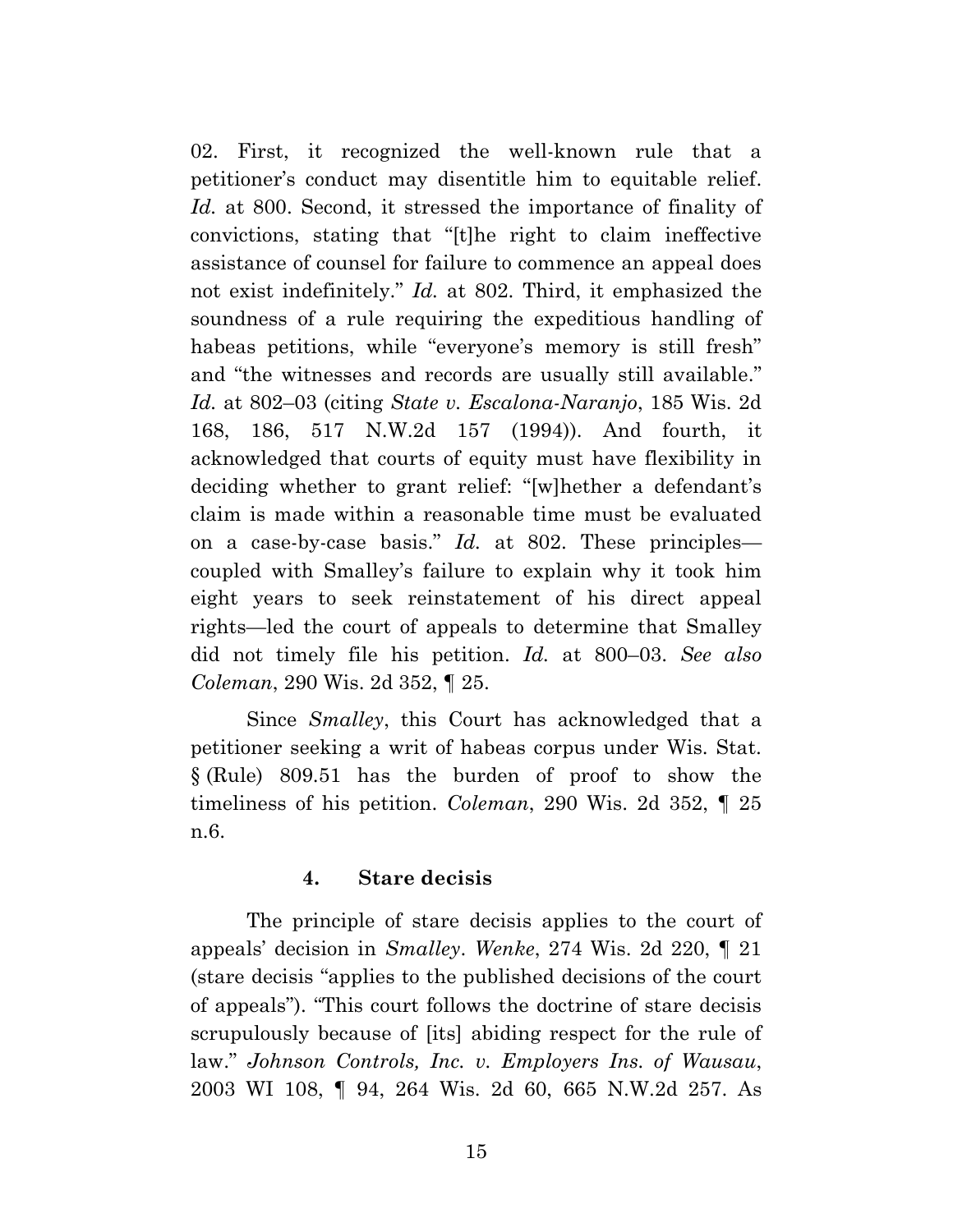noted, a party asking this Court to overturn court of appeals precedent must show that a compelling reason exists to overturn it. *Wenke*, 274 Wis. 2d 220, ¶ 21. Here, that means Lopez-Quintero must show that *Smalley*'s interpretation of Wis. Stat. § (Rule) 809.51 is objectively wrong—not just mistaken. *Wenke*, 274 Wis. 2d 220, ¶ 21.

# **B. Canons of statutory construction and case law support the** *Smalley* **court's reading of Wis. Stat. § (Rule) 809.51.**

Lopez-Quintero has the high burden of showing this Court that *Smalley*'s interpretation of Wis. Stat. § (Rule) 809.51—that a petitioner seeking a writ of habeas corpus must show a prompt and speedy request for relief—is objectively wrong. *See Reyes Fuerte*, 378 Wis. 2d 504, ¶¶ 18, 30. His attack on *Smalley* is unavailing.

The crux of Lopez-Quintero's position on appeal is that because Wis. Stat. § (Rule) 809.51 does not prescribe a prompt and speedy filing requirement, the court of appeals in *Smalley* erred in applying one. (Lopez-Quintero's Br. 10– 13.) His argument appears to rely on the "omitted-case" statutory canon, which provides that "[n]othing is to be added to what the text states or reasonably implies." Antonin Scalia & Bryan Garner, *Reading Law: The Interpretation of Legal Texts* at 93 (1st ed. 2012). Under his reading of the statute, if a petitioner (1) states the issues presented by the controversy, (2) states the facts necessary to decide the issues, (3) states the relief sought, and (4) states the reasons why the court should take jurisdiction, the court of appeals *must* order a response, at which point he believes it becomes the State's burden to show untimeliness through laches. (Lopez-Quintero's Br. 8–12, 24–25.) There are multiple problems with this argument.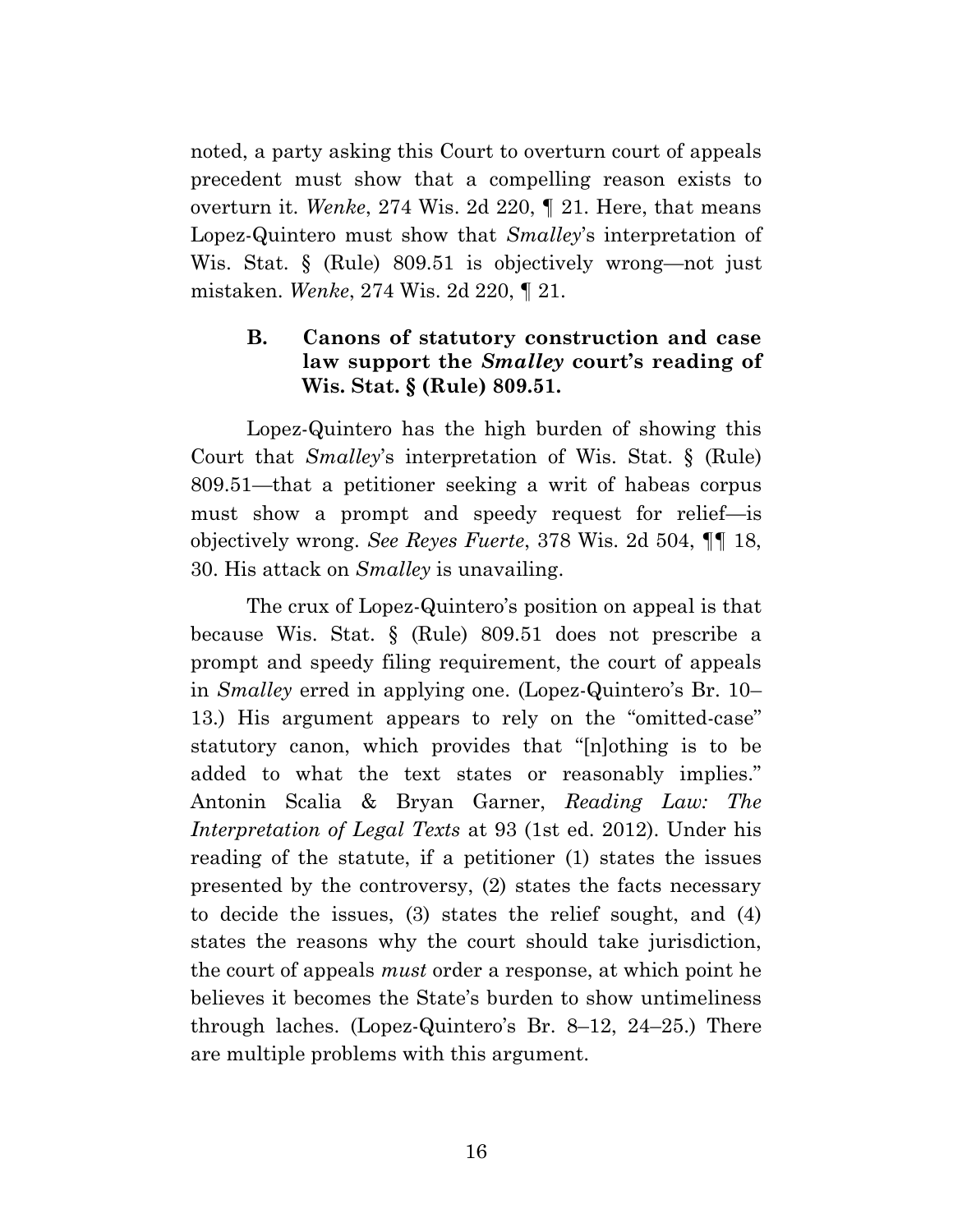First, there is a difference between a court filling a gap in a statute and its continuing exercise of its common-law powers, the latter of which is proper as long as the statute does not "purport[ ] to provide a comprehensive treatment of the issue it addresses." Scalia & Garner, *Reading Law: The Interpretation of Legal Texts* at 96. Relatedly, under the "presumption against change in common law" statutory canon, "[a] statute will be construed to alter the common law only when that disposition is clear." *Id.* at 318. *Holland* is a perfect example of these principles at work: since AEDPA's statute of limitations does not clearly displace federal "courts' traditional equitable authority" to resolve habeas petitions, the United States Supreme Court determined that the one-year time limit is subject to equitable tolling—even though the statute is silent on the subject. *See Holland*, 560 U.S. at 646–49; *accord Day*, 547 U.S. at 208–10 (permitting district courts to dismiss habeas petitions for untimeliness even if the government does not assert the defense in its answer because no habeas rule, statute, or constitutional provision demands otherwise).

Here, Wis. Stat. § (Rule) 809.51 does not purport to provide a comprehensive treatment of the issue of extraordinary writs. It simply sets forth the procedural mechanism for obtaining one. As noted, the statute does not even say what the court should consider in deciding whether to grant the writ. And like *Holland*, there is no text suggesting—let alone clearly stating—that common-law equitable principles do not govern the appellate court's decision to issue the writ. *See Holland*, 560 U.S. at 646–49. Thus, when the court of appeals in *Smalley* held that a habeas petitioner must show a prompt and speedy request for relief under Wis. Stat. § (Rule) 809.51(1), it properly drew on its traditional equitable authority to deny relief to a petitioner who had slept on his rights. *See Smalley*, 211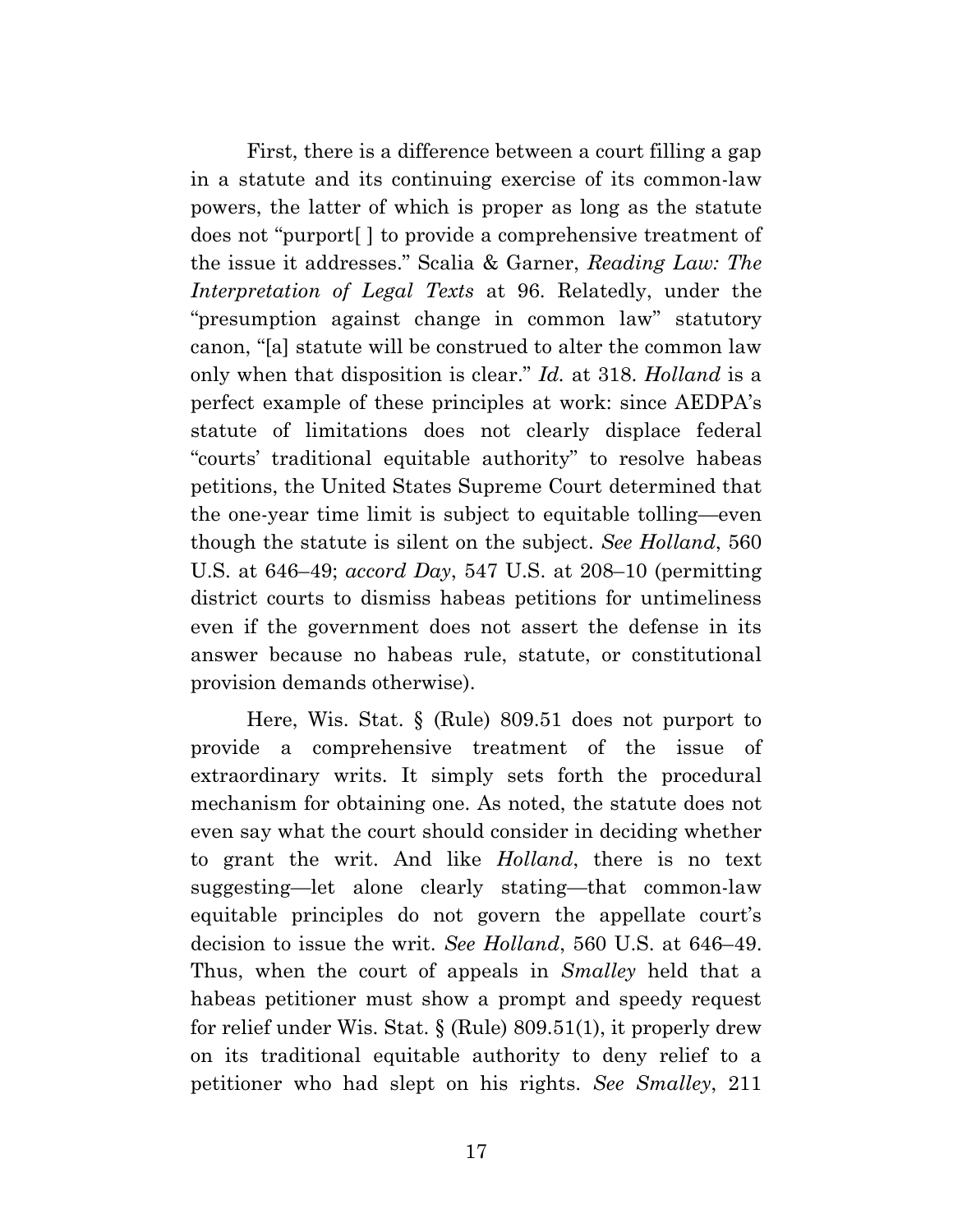Wis. 2d at 800–02; *Visser*, 6 Wis. 2d at 538; *Coleman*, 290 Wis. 2d 352, ¶ 25; *McCleskey*, 499 U.S. at 490. It also appropriately factored into its decision principles of finality, efficiency, and flexibility—cornerstone principles for courts of equity. *See Smalley*, 211 Wis. 2d at 802–03; *McCleskey*, 499 U.S. at 491 (finality); *Acosta v. Artuz*, 221 F.3d 117, 123 (2d Cir. 2000) (efficiency); *Holland*, 560 U.S. at 650 (flexibility). *See also Munaf v. Green*, 553 U.S. 674, 693 (2008) (citations omitted) ("prudential concerns" like the "orderly administration of criminal justice" "may require a federal court to forgo the exercise of its habeas corpus power").

Lopez-Quintero maintains that *Smalley*'s reliance on such equitable principles to deny relief runs afoul of the United States Supreme Court's decision in *Lonchar*. (Lopez-Quintero's Br. 19.) But *Lonchar* only supports the *Smalley* court's interpretation of Wis. Stat. § (Rule) 809.51. There, the Court held that the lower court erred in relying on general equitable principles to dismiss a habeas petition for delay since a *specific habeas rule directly addressed delay*. *Lonchar*, 517 U.S. at 316, 326. The rule required prejudicial delay, and the note to the rule indicated that the "maxim which the Court of Appeals relied as authority for acting outside the Rules—the equitable maxim that 'the petitioner's conduct may . . . disentitle him to relief,' was taken into account when the Rules framer's drafted Rule 9(a) and included its prejudice requirement." *Id.* at 327 (citations omitted). Thus, since the rule clearly displaced the lower court's traditional equitable authority in this regard, the lower court erred in acting outside the rule. *Id.* at 316. As noted above, that is simply not the case here, and Lopez-Quintero does not attempt to show otherwise—he cites no rule dealing with the appellate court's authority to dismiss petitions based on delay, such that the court of appeals in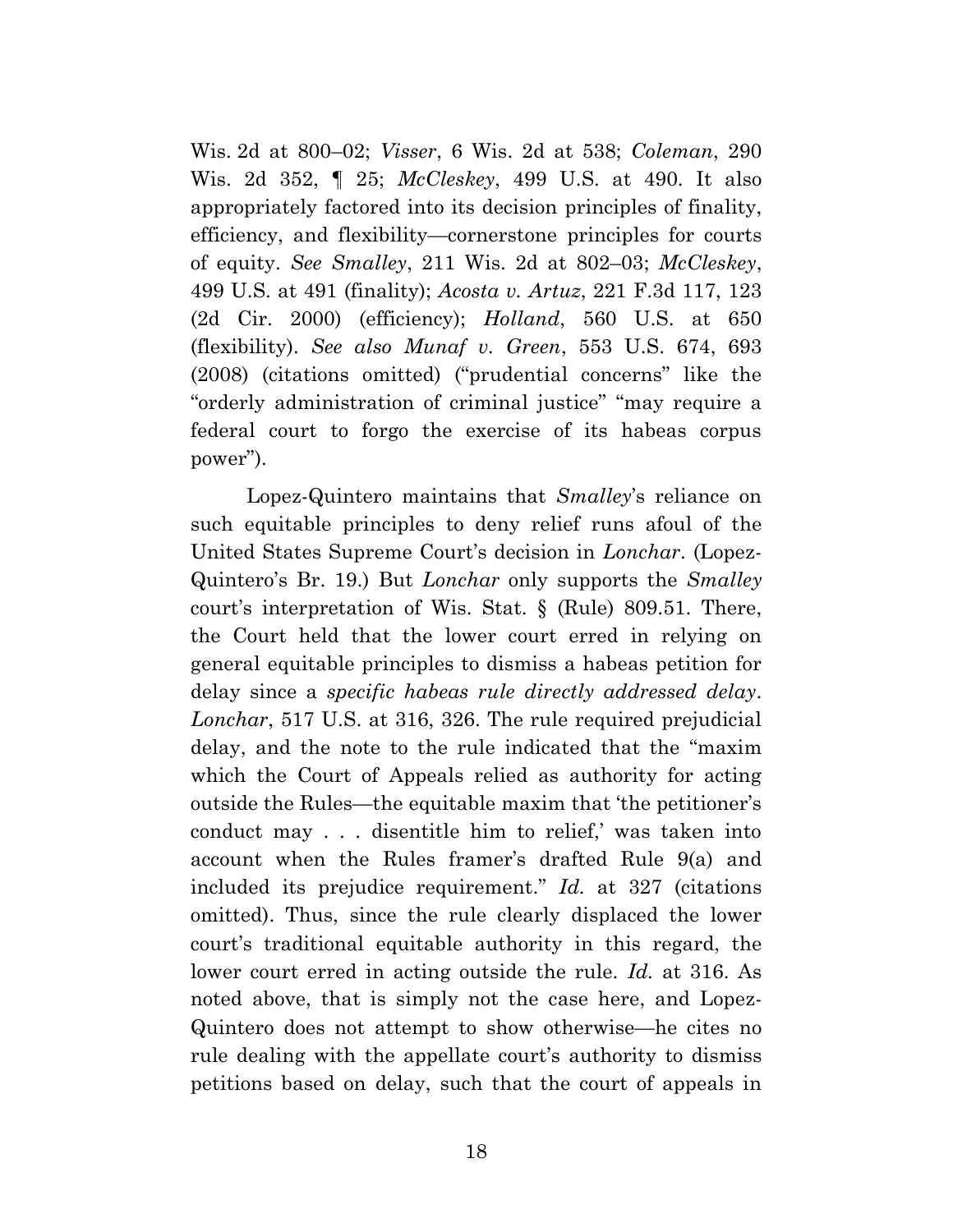*Smalley* erred in acting outside the rule. (Lopez-Quintero's Br. 19.)

Accordingly, despite what Lopez-Quintero suggests (Lopez-Quintero's Br. 12–13), rules of statutory construction support *Smalley*'s reading of Wis. Stat. § (Rule) 809.51. *See*  Scalia & Garner, *Reading Law: The Interpretation of Legal Texts* at 96, 318. *See also In Interest of J.A.L.*, 162 Wis. 2d 940, 962, 471 N.W.2d 493 (1991) (when a statute is silent on a subject, this Court looks to "sources outside of the language of the statute itself," including the statute's subject matter).<sup>6</sup>

Moreover, the *Smalley* court's interpretation of Wis. Stat. § (Rule) 809.51 was hardly radical, as Lopez-Quintero insists. (Lopez-Quintero's Br. 12.) For starters, the maxim that "equitable relief will be denied to a complainant who has slept on his rights" long existed before *Smalley*. *Visser*, 6 Wis. 2d at 538. *See also* Hashimoto, *Reclaiming the Equitable Heritage of Habeas*, 108 Nw. U. L. Rev. at 155–62 (petitioner's conduct a traditional equitable consideration). And at the time of *Smalley*, considerations of finality and the expeditious handling of habeas petitions had recently taken center stage in federal court with the passage of AEDPA's statute of limitations. *See Acosta*, 221 F.3d at 120, 123. Also, when the court of appeals decided *Smalley*, it had already

<sup>6</sup> The idea that a petitioner may need to satisfy a requirement not expressly listed in a statute to obtain relief is neither novel nor "absurd," as Lopez-Quintero argues. (Lopez-Quintero's Br. 12.) For example, Wis. Stat. § 808.03(2), governing permissive appeals, enumerates three criteria for determining whether an appeal should be granted. But case law requires a fourth criterion: the petitioner must show a substantial likelihood of success on the merits. *State v. Webb*, 160 Wis. 2d 622, 632, 467 N.W.2d 108 (1991).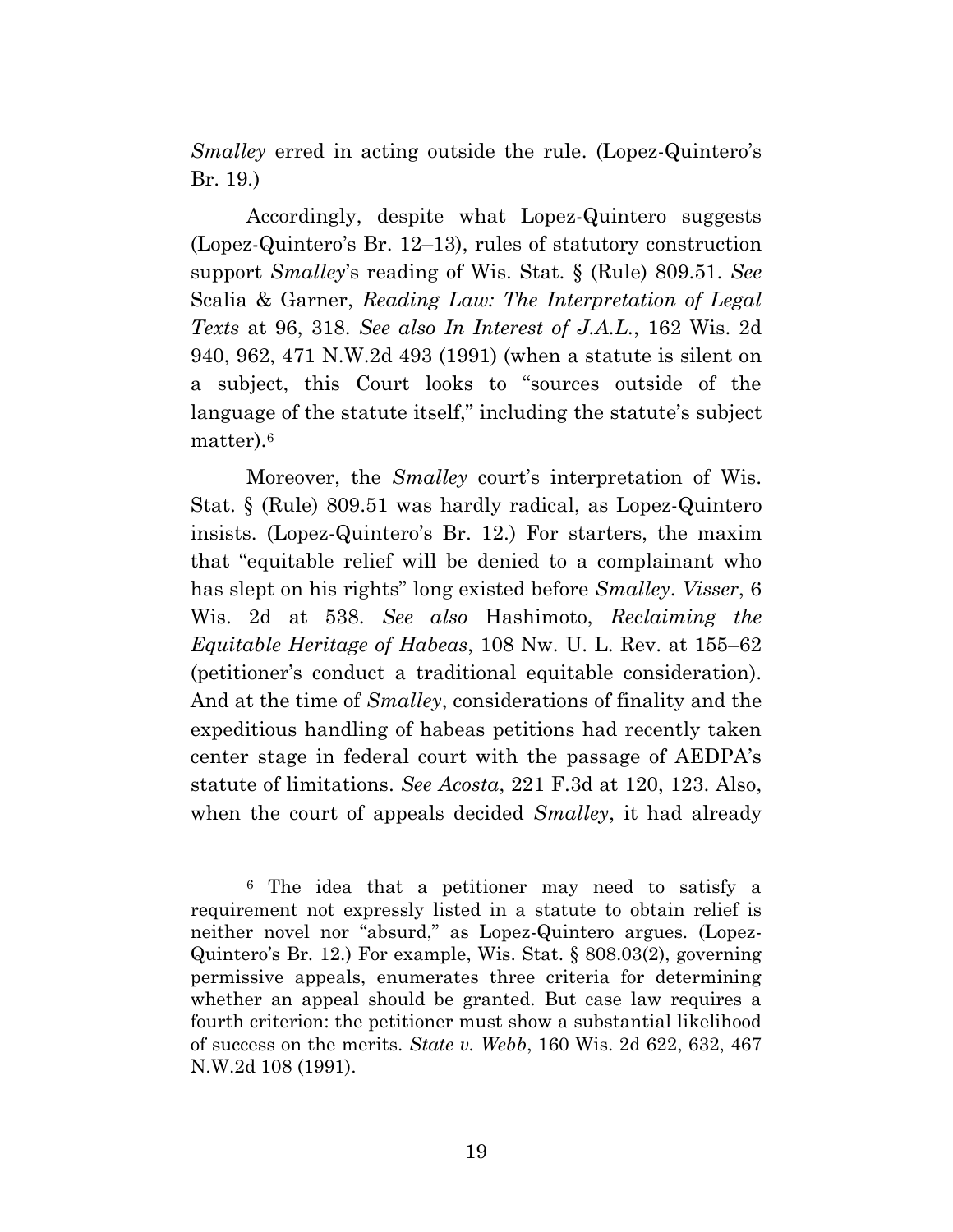recognized that (1) equitable principles govern the appellate court's decision to issue a writ under Wis. Stat. § (Rule) 809.51, and (2) a petitioner seeking a supervisory writ under the statute must demonstrate a prompt and speedy request for relief. *See, e.g.*, *Dressler*, 163 Wis. 2d at 630.

This Court has recently acknowledged the prompt and speedy filing requirement for supervisory writs under Wis. Stat. § (Rule) 809.51 even though the statute contains no language to that effect. *See Two Unnamed Petitioners*, 363 Wis. 2d 1,  $\parallel$  80. And, despite what Lopez-Quintero claims (Lopez-Quintero's Br. 7–9, 15–16), this Court's decision in *Coleman* does not cast doubt on the propriety of that requirement for habeas petitions.

In *Coleman*, Coleman filed a *Knight* petition 17 years after his conviction alleging that his appellate counsel was ineffective for failing to pursue a direct appeal. *Coleman*, 290 Wis. 2d 352, ¶ 3. The court of appeals ordered the State to respond to the petition, and the State raised the affirmative defense of laches instead of arguing that Coleman failed to meet his burden to show the timeliness of his petition. *Id.*  ¶¶ 13, 25 n.6. The court of appeals agreed with the State that Coleman unreasonably delayed bringing his petition. *Id.* ¶ 15. It then presumed that the delay prejudiced the State and dismissed Coleman's petition on the basis of laches. *Id.*

This Court limited its review in *Coleman* to the court of appeals' decision on laches. *Coleman*, 290 Wis. 2d 352, ¶ 15. It noted that like a petitioner filing a habeas petition, a party asserting laches seeks equitable relief. *Id.* ¶ 25. Thus, a party asserting laches must prove certain elements to obtain relief: (1) unreasonable delay by the claimant in making his claim, (2) lack of knowledge that the claimant would assert his claim, and (3) prejudice. *Id.* ¶ 19. Applying this test to the facts of Coleman's case, this Court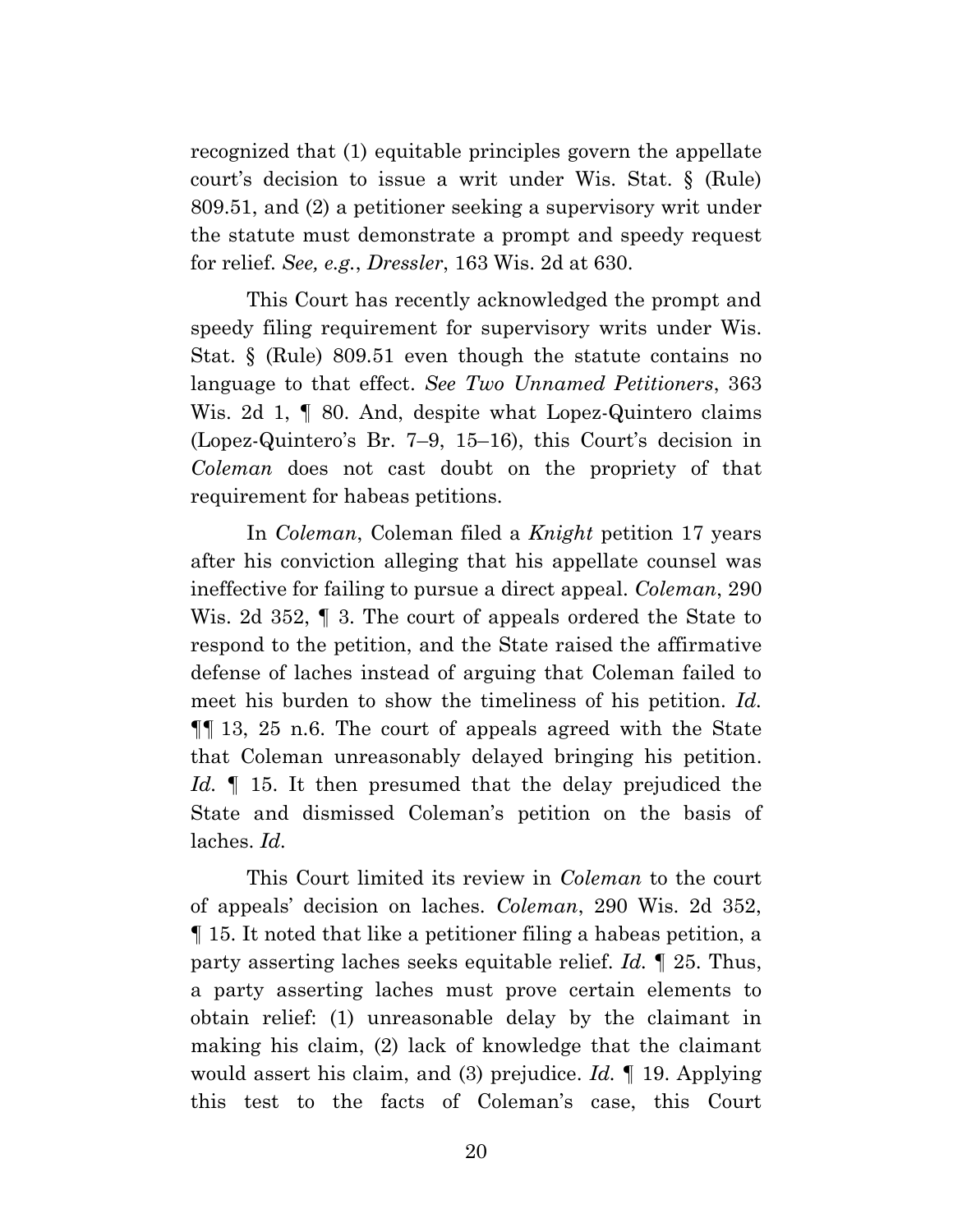determined that while the State proved that Coleman unreasonably delayed filing his petition, the record was insufficiently developed to decide whether the delay prejudiced the State. *Id.* ¶¶ 33, 37. This Court therefore reversed and remanded for an evidentiary hearing on the matter. *Id.* ¶ 37.

While this Court in *Coleman* limited its review to the court of appeals' decision on laches, it still (unanimously) noted that a party seeking equitable relief in the form of a habeas petition must show the timeliness of his request under *Smalley*. *Coleman*, 290 Wis. 2d 352, ¶ 25 n.6. Thus, nothing about this Court's decision in *Coleman* undermines *Smalley*'s interpretation of Wis. Stat. § (Rule) 809.51. *Coleman* instead reinforces *Smalley*: "the decision places the burden of proof for timeliness of the petition on Smalley, which is in accord with reviewing timeliness in regard to a habeas petition." *Coleman*, 290 Wis. 2d 352, ¶ 25. Simply stated, *Coleman* is a laches case; *Smalley* is not. *Id.* ¶ 25 n.10.<sup>7</sup> And while Lopez-Quintero criticizes *Coleman* for failing to explain "the material difference between the equitable remedies of laches and habeas corpus that [permits] widely contrasting approaches" (Lopez-Quintero's Br. 16), the opinion makes clear that the burden to address

<sup>7</sup> For this reason, Lopez-Quintero's repeated assertion that *Smalley* creates an "irrebuttable presumption of prejudice" is misplaced. (Lopez-Quintero's Br. 7–8, 10, 15–16.) As this Court recognized in *Coleman*, while the court of appeals in *Smalley* at times used laches terminology, its "decision actually rests on the application of habeas principles." *State ex rel. Coleman v. McCaughtry*, 2006 WI 49, ¶ 25, 290 Wis. 2d 352, 714 N.W.2d 900. As shown above, these principles—like finality and efficiency reflect concerns beyond prejudice to the State in defending an untimely action. *See State ex rel. Smalley v. Morgan*, 211 Wis. 2d 795, 802–03, 565 N.W.2d 805 (Ct. App. 1997).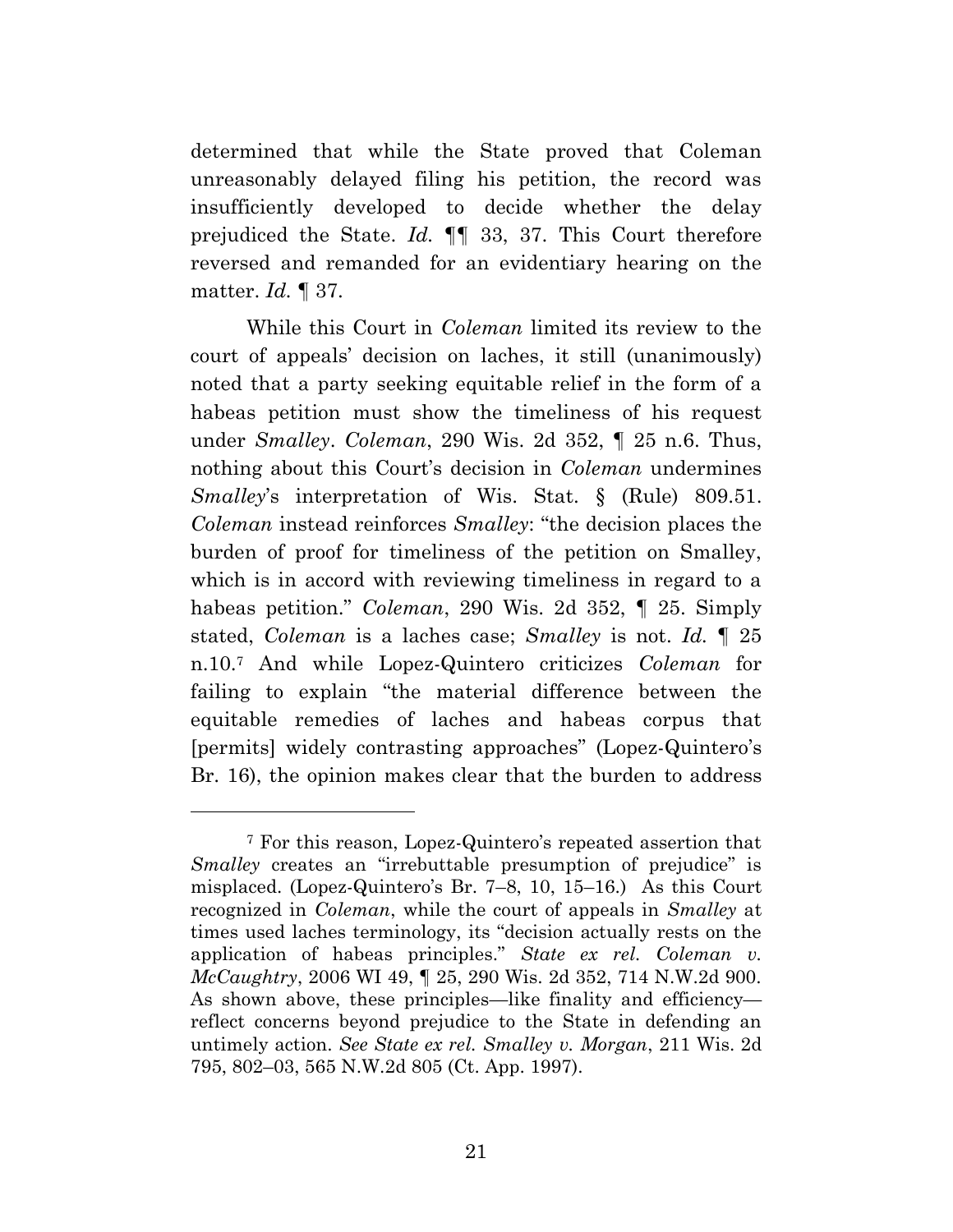timeliness is properly attributed to the party requesting equitable relief. *Coleman*, 290 Wis. 2d 352, ¶ 25.

The bottom line is that canons of statutory construction and case law support *Smalley*'s interpretation of Wis. Stat § (Rule) 809.51, which means that Lopez-Quintero cannot prevail in his quest to overturn 21 years of precedent. *See Reyes Fuerte*, 378 Wis. 2d 504, ¶¶ 26–30. He may prefer a different rule that permits dismissal of habeas petitions for delay only if the State proves laches (Lopez-Quintero's Br. 17–22), but that is beside the point. Since Wis. Stat. § (Rule) 809.51 does not displace courts' traditional equitable authority to decide habeas petitions, the court of appeals in *Smalley* was perfectly free to require habeas petitioners to show a prompt and speedy request for relief based on the same equitable principles that led to AEDPA's statute of limitations. "We need finality in our litigation," *Escalona-Naranjo*, 185 Wis. 2d at 185, and *Smalley*'s interpretation of Wis. Stat. § (Rule) 809.51 helps provide it.

While the main issue with Lopez-Quintero's challenge is that it overlooks the canons of statutory construction and case law that support *Smalley*'s interpretation of Wis. Stat. § (Rule) 809.51, there is a second problem: his interpretation of Wis. Stat. § (Rule) 809.51 runs afoul of the very statutory canon that he accuses *Smalley* of violating, and further, it would lead to absurd results. This is impermissible. *See Kalal*, 271 Wis. 2d 633, ¶ 46.

As noted, Lopez-Quintero contends that if a habeas petitioner (1) states the issues presented by the controversy, (2) states the facts necessary to understand the issues, (3) states the relief sought, and (4) states the reasons why the court should take jurisdiction, the court of appeals *must* order a response, at which point he believes it becomes the State's burden to show untimeliness through laches. (Lopez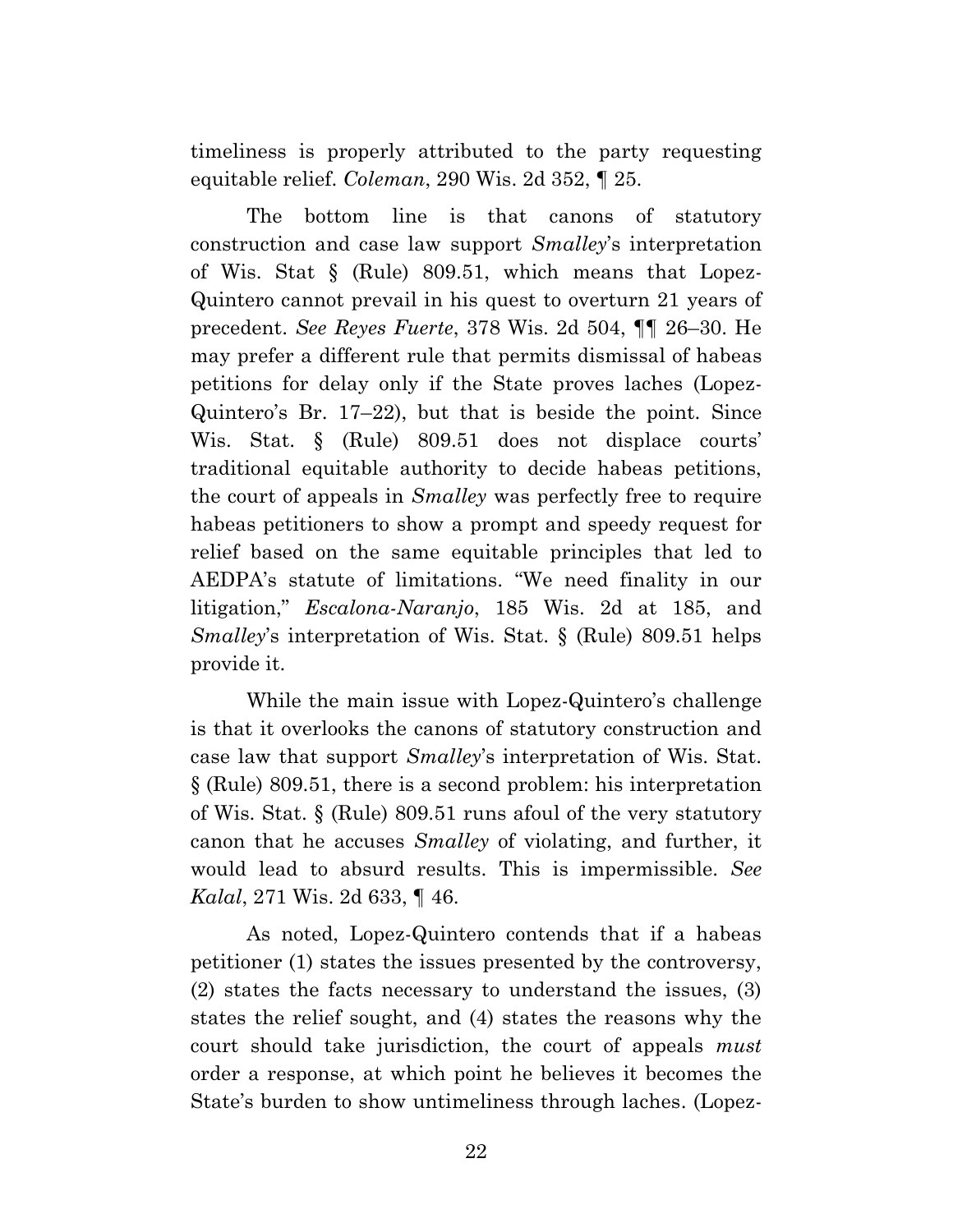Quintero's Br. 8–12, 23–25.) He appears to argue that Wis. Stat. § (Rule) 809.51 limits "the authority of the Court of Appeals to deny ex parte a habeas petition" to situations where the petitioner does not meet the procedural requirements of Wis. Stat. § (Rule) 809.51(1). (Lopez-Quintero's Br. 12.)

Lopez-Quintero adds language to the statute: Wis. Stat. § (Rule) 809.51(2) states that "the court may deny the petition ex parte," not that "the court may deny the petition ex parte if the petitioner fails to meet the procedural requirements of Wis. Stat.  $\S$  809.51(1)." Therefore, his interpretation runs afoul of the "omitted-case" statutory canon. *See* Scalia & Garner, *Reading Law: The Interpretation of Legal Texts* at 93.

More importantly, however, Lopez-Quintero's reading of Wis. Stat. § (Rule) 809.51 would lead to absurd and unreasonable results. Under his interpretation of the statute, the appellate court must order a response every time a petitioner checks the boxes of subsection (1), regardless of the substance of the petitioner's claim. For example, the appellate court would be required to order a response when a habeas petitioner seeks reinstatement of his direct appeal rights so long as he lists the issue, the facts, the relief sought, and the reason why the court should take jurisdiction—even if the reason is that the petitioner decided 20 years after his conviction that he would like to pursue an appeal. That is absurd since habeas corpus relief is limited to constitutional and jurisdictional errors. *Pozo*, 258 Wis. 2d 796, ¶ 8.

Perhaps in light of this absurdity, Lopez-Quintero later hedges his interpretation of Wis. Stat. § (Rule) 809.51: so long as the petitioner checks the boxes of subsection (1) and lists a *constitutional* claim, the appellate court must order a response. (Lopez-Quintero's Br. 18.) But the plain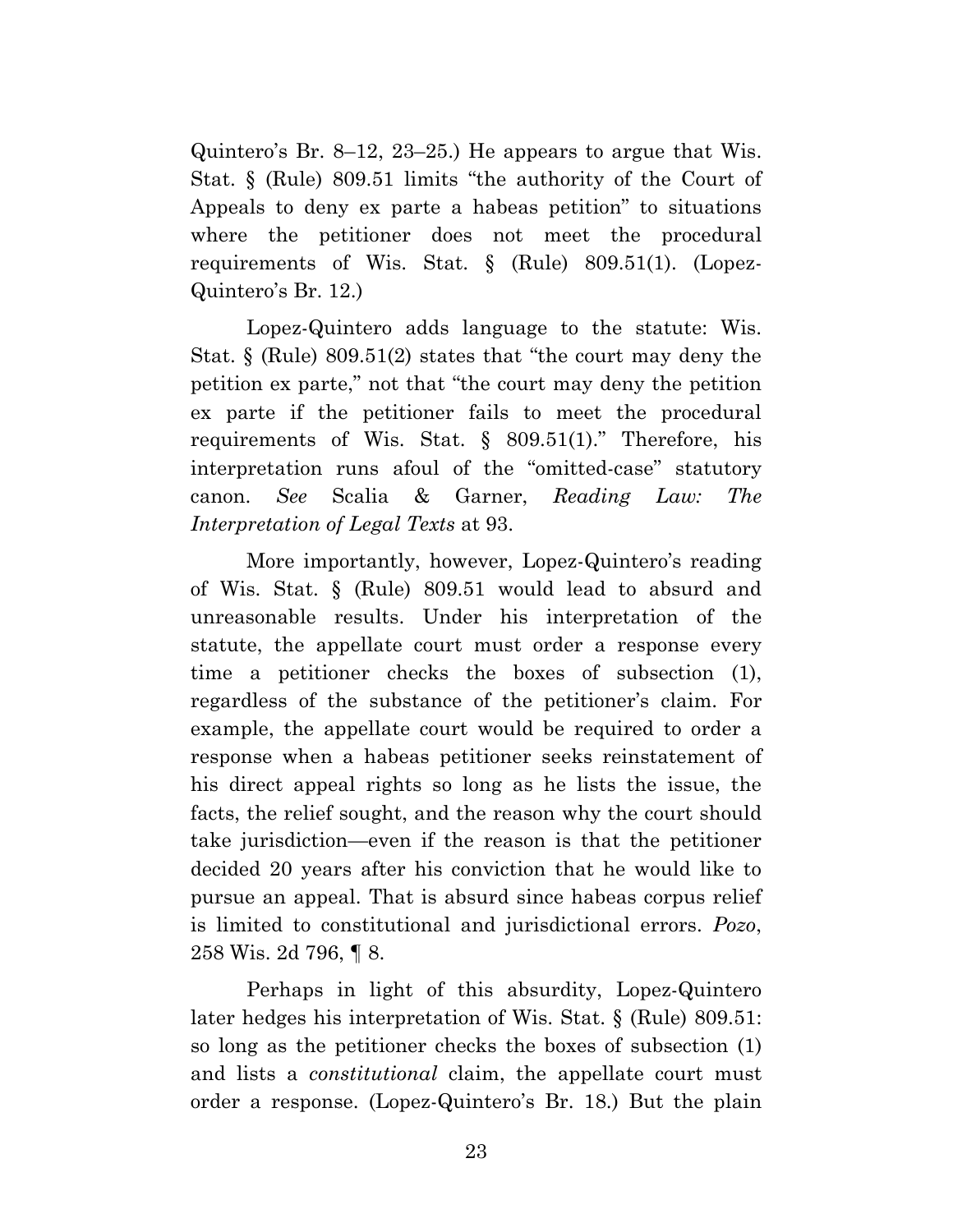language of Wis. Stat. § (Rule) 809.51(1) does not contain a "constitutional claim" requirement—so which is it? Is the court confined by the plain language of the statute or may it resort to traditional equitable principles to decide whether to issue the writ? Lopez-Quintero's interpretation here only undercuts his claim that *Smalley*'s construction of Wis. Stat. § (Rule) 809.51 is objectively wrong, as he too resorts to equitable principles to interpret the statute.

Finally, it bears noting that under Lopez-Quintero's interpretation of the statute, a petitioner could seek a writ of habeas corpus 50 years after his conviction, and if the State elects not to respond—which it has a right to do under the statute—the appellate court has no authority to dismiss the petition for untimeliness. This is so, Lopez-Quintero reasons, despite that the State's failure to respond does not constitute an admission to the petition and the appellate court still retains discretion to grant or deny it. *See* Wis. Stat. § (Rule) 809.51(2)–(3). This, too, is absurd.

For these reasons, this Court should hold that Lopez-Quintero has not met his high burden to show that *Smalley*'s interpretation of Wis. Stat. § (Rule) 809.51 is objectively wrong.<sup>8</sup>

<sup>8</sup> To the extent that Lopez-Quintero argues that Wis. Stat. § (Rule) 809.51 is unconstitutional, the claim is undeveloped and this Court should not consider it. (Lopez-Quintero's Br. 9, 15, 26.) "Constitutional claims are very complicated from an analytic perspective, both to brief and decide. A one or two paragraph statement that raises the specter of such claims is insufficient to constitute a valid appeal" of the issues. *Cemetery Servs., Inc. v. Wis. Dep't of Reg. and Licensing*, 221 Wis. 2d 817, 831, 586 N.W.2d 191 (Ct. App. 1998).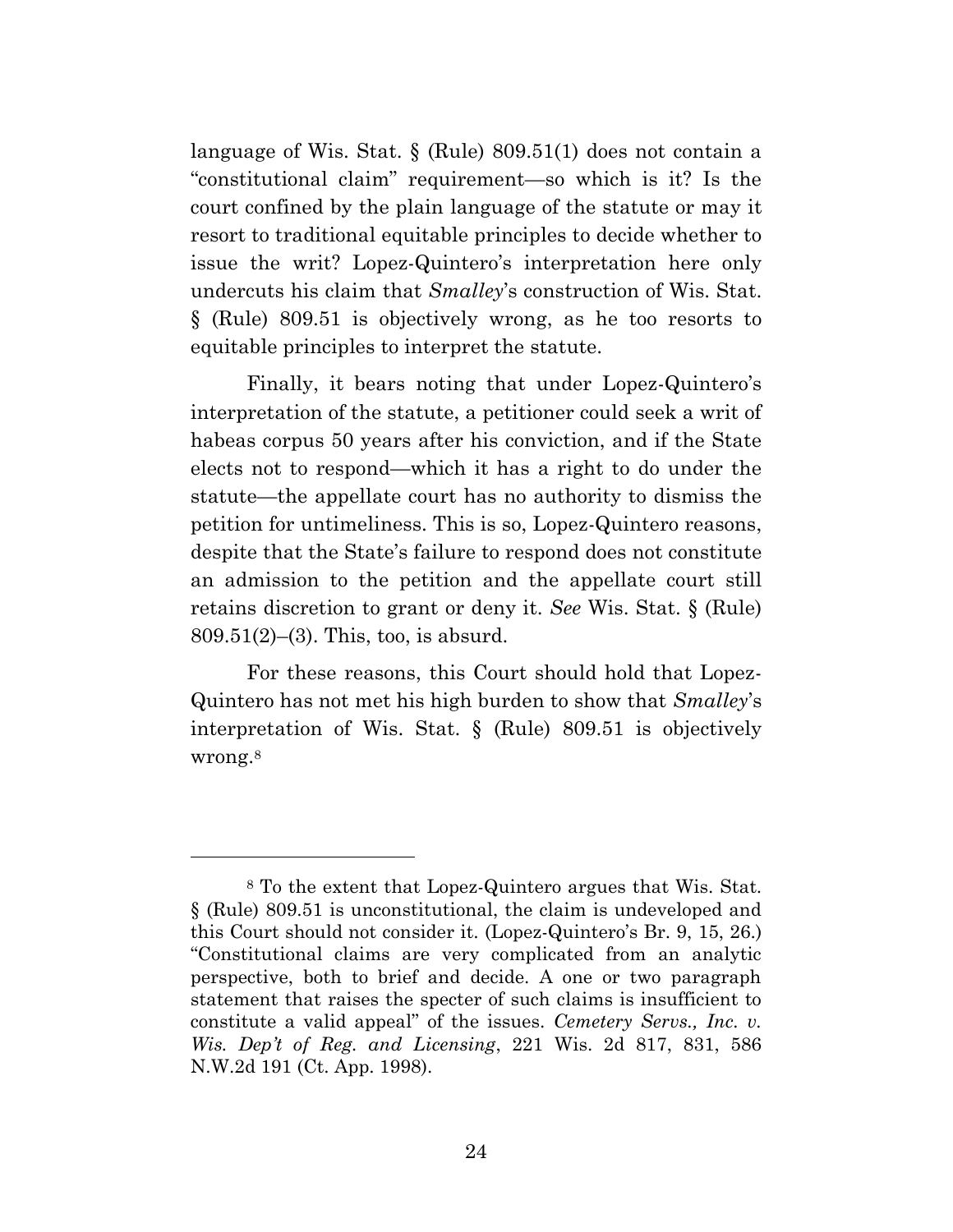### **C. Lopez-Quintero did not make a prompt and speedy request for relief.**

Because Lopez-Quintero does not argue that he made a prompt and speedy request for relief, he forfeited the issue. *See State v. Ndina*, 2009 WI 21, ¶ 29, 315 Wis. 2d 653, 761 N.W.2d 612. This Court need not address forfeited issues. *State v. Wilson*, 2017 WI 63, ¶ 51 n.7, 376 Wis. 2d 92, 896 N.W.2d 682. But Respondent addresses the issue in case this Court opts to review it. For the reasons that follow, Lopez-Quintero failed to make a prompt and speedy request for relief under Wis. Stat. § (Rule) 809.51.

The facts show that Lopez-Quintero knew that he had a right to appeal his convictions as long as his trial attorneys filed the notice of intent within 20 days of sentencing. (Pet-App. Exs. B; C.) He indicated that he planned to seek such relief. (Pet-App. Ex. B.) His trial attorneys never filed the notice of intent. (R-App. 110–11.) While Lopez-Quintero may not have known that his lawyers failed to file the notice of intent, he knew that they litigated a motion for a new trial on his behalf. (R-App. 108.) This means that he knew that he had claims of arguable merit for postconviction relief. He also knew that he would receive the trial transcripts free of charge to assist him with any further appeal. (Pet-App. Exs. D; E.) Yet, it took Lopez-Quintero over *nine years* to seek the intervention of a court so that he could exercise his direct appeal rights. Why?

As the court of appeals rightfully concluded, Lopez-Quintero's stated limitations account for some delay in this case, but not all of it. (Pet-App. 1:2–3.) It is reasonable to believe that Lopez-Quintero's lack of English proficiency, lack of education, and lack of familiarity with Wisconsin's criminal justice system might have caused some delay in bringing his *Knight* petition—as he alleged, he relied on trial counsel to initiate his appeal. But at some point, equity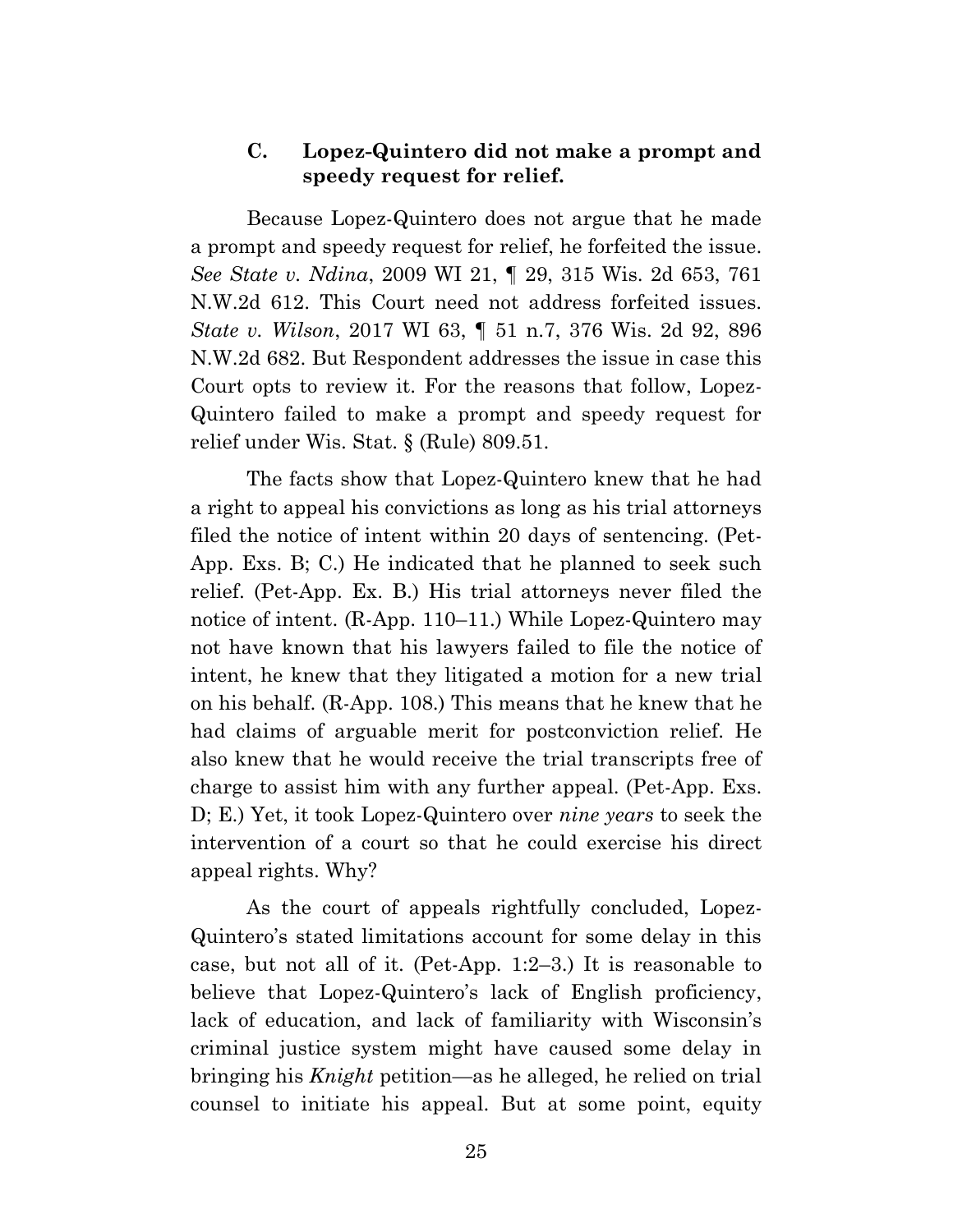required Lopez-Quintero to start asking questions. *See Visser*, 6 Wis. 2d at 538. And his petition does not reveal that he did: it does not allege that he contacted the court or his trial attorneys to inquire into the status of his appeal, nor does it even allege that he told his trial attorneys to pursue an appeal after the circuit court denied his motion for a new trial. *See Smalley*, 211 Wis. 2d at 801–02. More importantly, Lopez-Quintero's petition does not allege that his stated limitations prevented him from taking any of these actions. Simply stated, Lopez-Quintero slept on his rights.

Lopez-Quintero tries to mask his unreasonable delay by comparing his case to *Coleman* (Lopez-Quintero's Br. 24– 25), where Coleman waited 17 years to file his petition and the court of appeals ordered a response from the State instead of dismissing his petition ex parte for untimeliness. *See Coleman*, 290 Wis. 2d 352, ¶¶ 3–15. But just because the court of appeals in *Coleman* ordered a response from the State does not mean that it concluded that Coleman met his burden to show the timeliness of his petition under *Smalley*. As noted, the court of appeals has discretion to either deny a petition ex parte or to order a response from the State. Wis. Stat. § (Rule) 809.51(2). In its response in *Coleman*, the State argued laches, which is why the court of appeals and this Court focused on laches. *See Coleman*, 290 Wis. 2d 352, ¶¶ 15, 25 n.6. Since *Coleman* does not alter the requirement that a petitioner under Wis. Stat. § (Rule) 809.51 show a prompt and speedy request for relief, Lopez-Quintero errs in relying on the procedural posture of that case to argue that the court of appeals here wrongly denied his petition ex parte.

In sum, this Court should conclude that Lopez-Quintero failed to make a prompt and speedy request for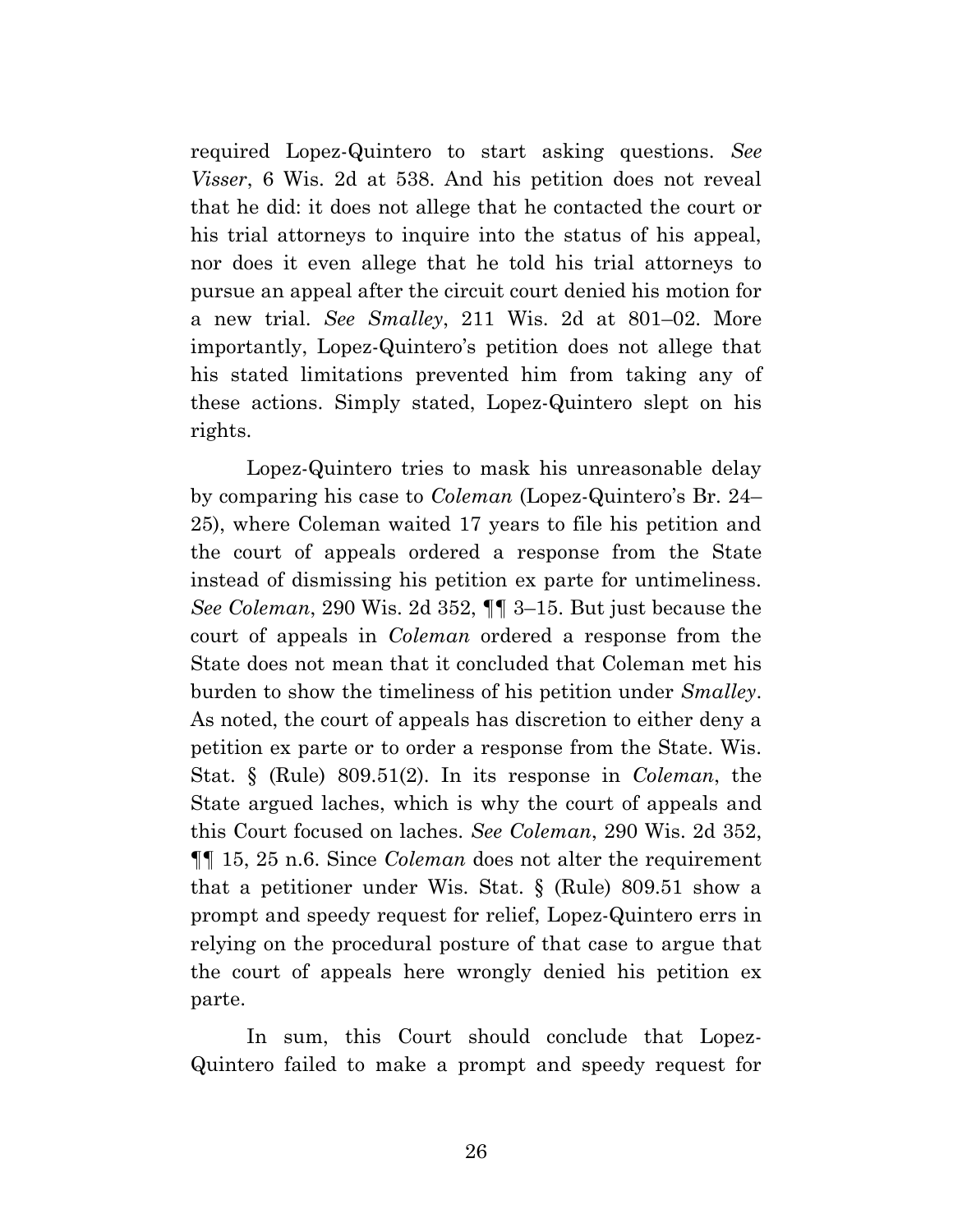relief under Wis. Stat. § (Rule) 809.51; thus, the court of appeals properly denied his habeas petition ex parte.

# **D. The courthouse doors are not "irrevocably closed" to Lopez-Quintero.**

Finally, the courthouse doors are not "irrevocably closed" to Lopez-Quintero, as he claims. (Lopez-Quintero's Br. 25.) He has at least three options for pursuing postconviction relief even if this Court does not reinstate his direct appeal rights.

First, he may attack his conviction by filing a Wis. Stat. § 974.06 postconviction motion. *Coleman*, 290 Wis. 2d 352, ¶ 16. He can bring this motion at any time, as long as he is "in custody under sentence of a court." Wis. Stat. § 974.06(1)–(2). However, he may only raise jurisdictional or constitutional issues in his motion. Wis. Stat. § 974.06(1). While he has no right to counsel, *State v. Alston*, 92 Wis. 2d 893, 895, 288 N.W.2d 866 (Ct. App. 1979), the circuit court must refer the motion to the State Public Defender if it appears necessary. Wis. Stat. § 974.06(3)(b).

Second, Lopez-Quintero may be able to seek relief through another petition for a writ of habeas corpus if a Wis. Stat. § 974.06 motion "is inadequate or ineffective to test the legality" of his detention. *State v. Johnson*, 101 Wis. 2d 698, 701, 305 N.W.2d 188 (Ct. App. 1981) (citation omitted). This would be appropriate if he sought to "attack[ ] the execution of his sentence rather than its imposition." *Id.* at 702.

Third and finally, Lopez-Quintero may seek sentence modification at any time if it is based on the existence of a "new factor." *State v. Krueger*, 119 Wis. 2d 327, 332, 351 N.W.2d 738 (Ct. App. 1984).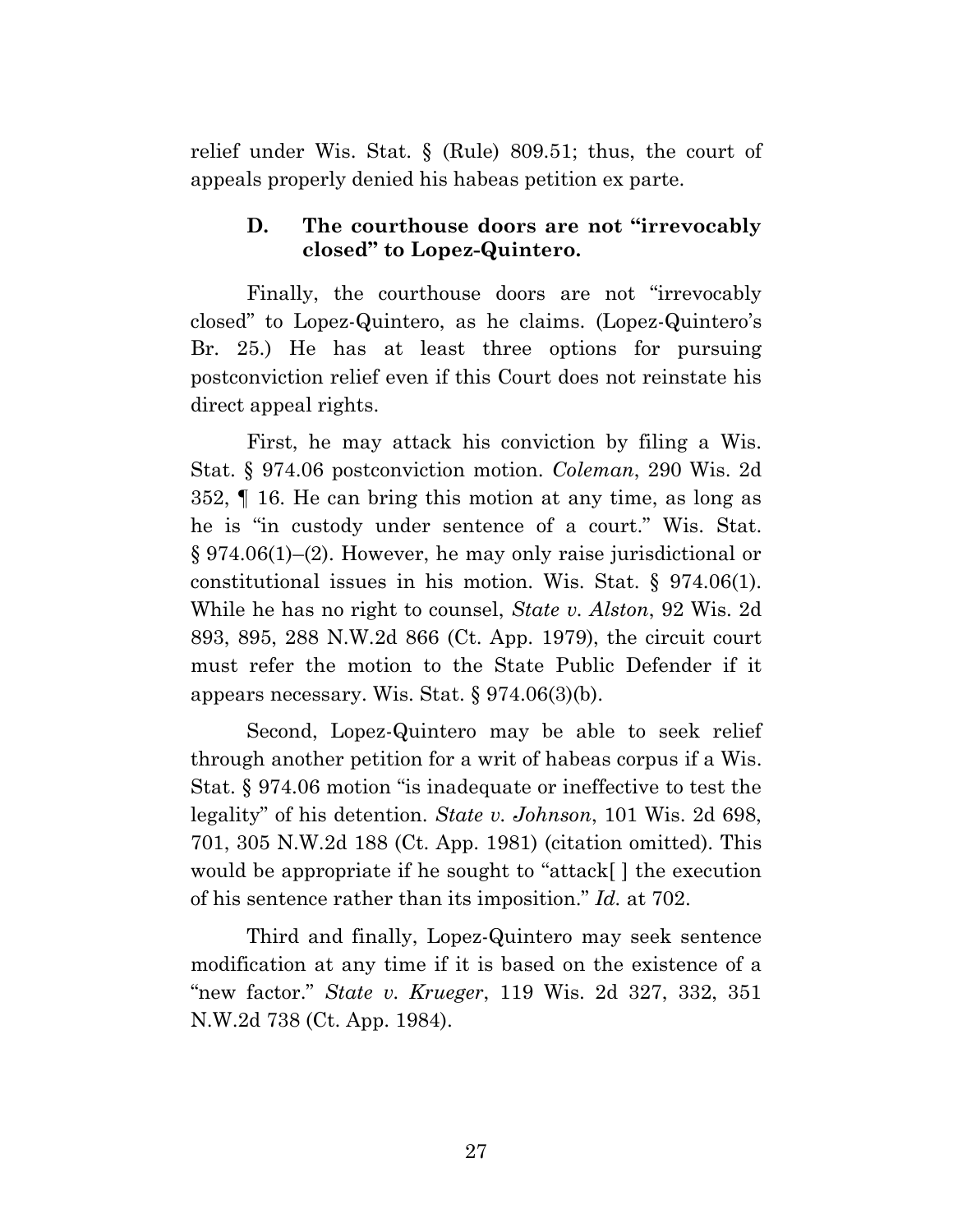But for the reasons above, overturning *Smalley* is not an option, because Lopez-Quintero cannot satisfy his high burden of showing that that case is objectively wrong.

#### **CONCLUSION**

This Court should affirm the court of appeals' decision denying Lopez-Quintero's petition ex parte for untimeliness.

Dated this 30th day of August, 2018.

Respectfully submitted,

BRAD D. SCHIMEL Attorney General of Wisconsin

KARA L. MELE Assistant Attorney General State Bar #1081358

Attorneys for Respondent

Wisconsin Department of Justice Post Office Box 7857 Madison, Wisconsin 53707-7857 (608) 261-5809 (608) 266-9594 (Fax) melekl@doj.state.wi.us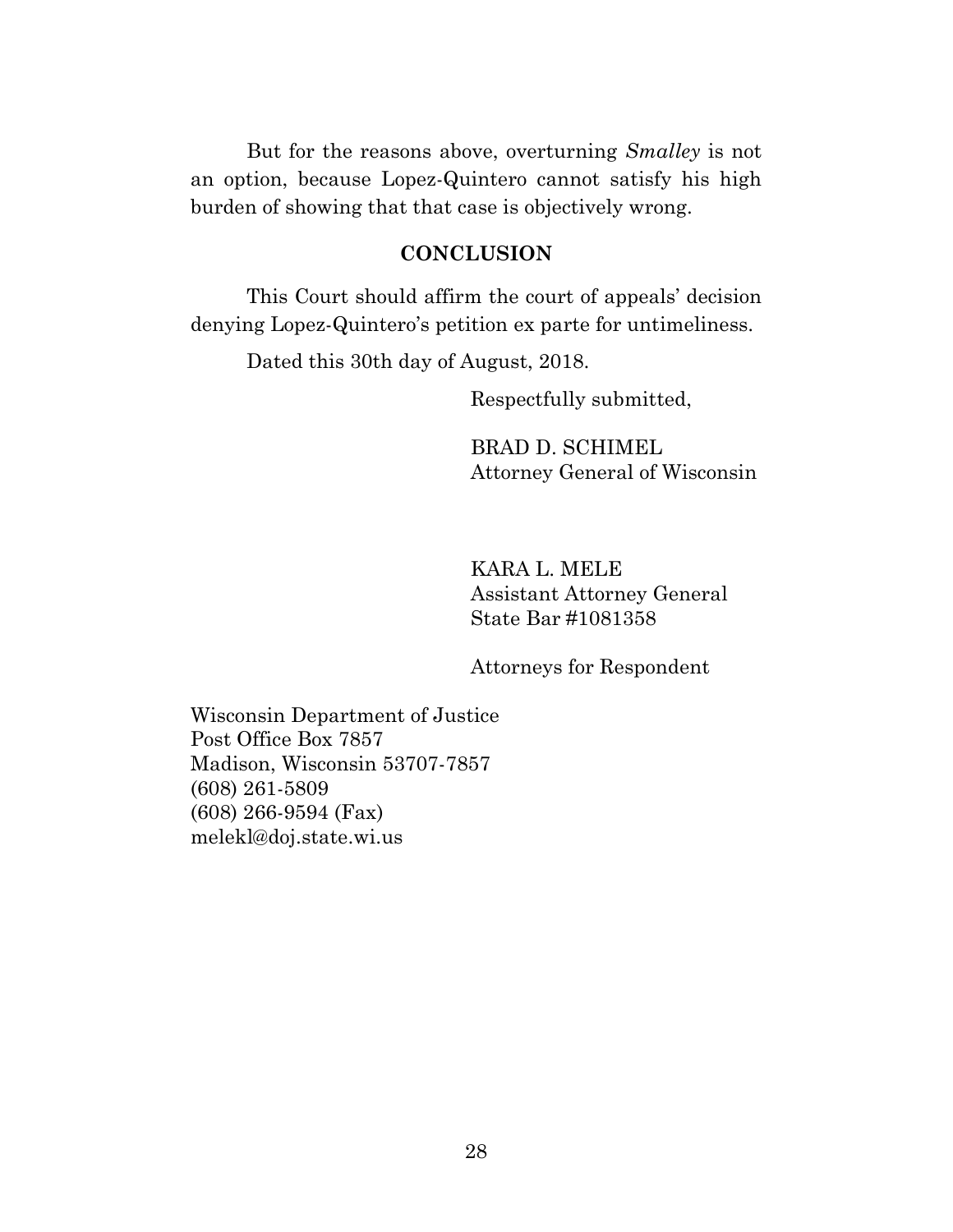#### **CERTIFICATION**

I hereby certify that this brief conforms to the rules contained in Wis. Stat.  $\S$  809.19(8)(b) and (c) for a brief produced with a proportional serif font. The length of this brief is 7,983 words.

Dated this 30th day of August, 2018.

KARA L. MELE Assistant Attorney General

\_\_\_\_\_\_\_\_\_\_\_\_\_\_\_\_\_\_\_\_\_\_\_\_\_\_\_

# **CERTIFICATE OF COMPLIANCE WITH WIS. STAT. § 809.19(12)**

I hereby certify that:

I have submitted an electronic copy of this brief, excluding the appendix, if any, which complies with the requirements of Wis. Stat. § 809.19(12).

I further certify that:

This electronic brief is identical in content and format to the printed form of the brief filed as of this date.

A copy of this certificate has been served with the paper copies of this brief filed with the court and served on all opposing parties.

Dated this 30th day of August, 2018.

KARA L. MELE Assistant Attorney General

\_\_\_\_\_\_\_\_\_\_\_\_\_\_\_\_\_\_\_\_\_\_\_\_\_\_\_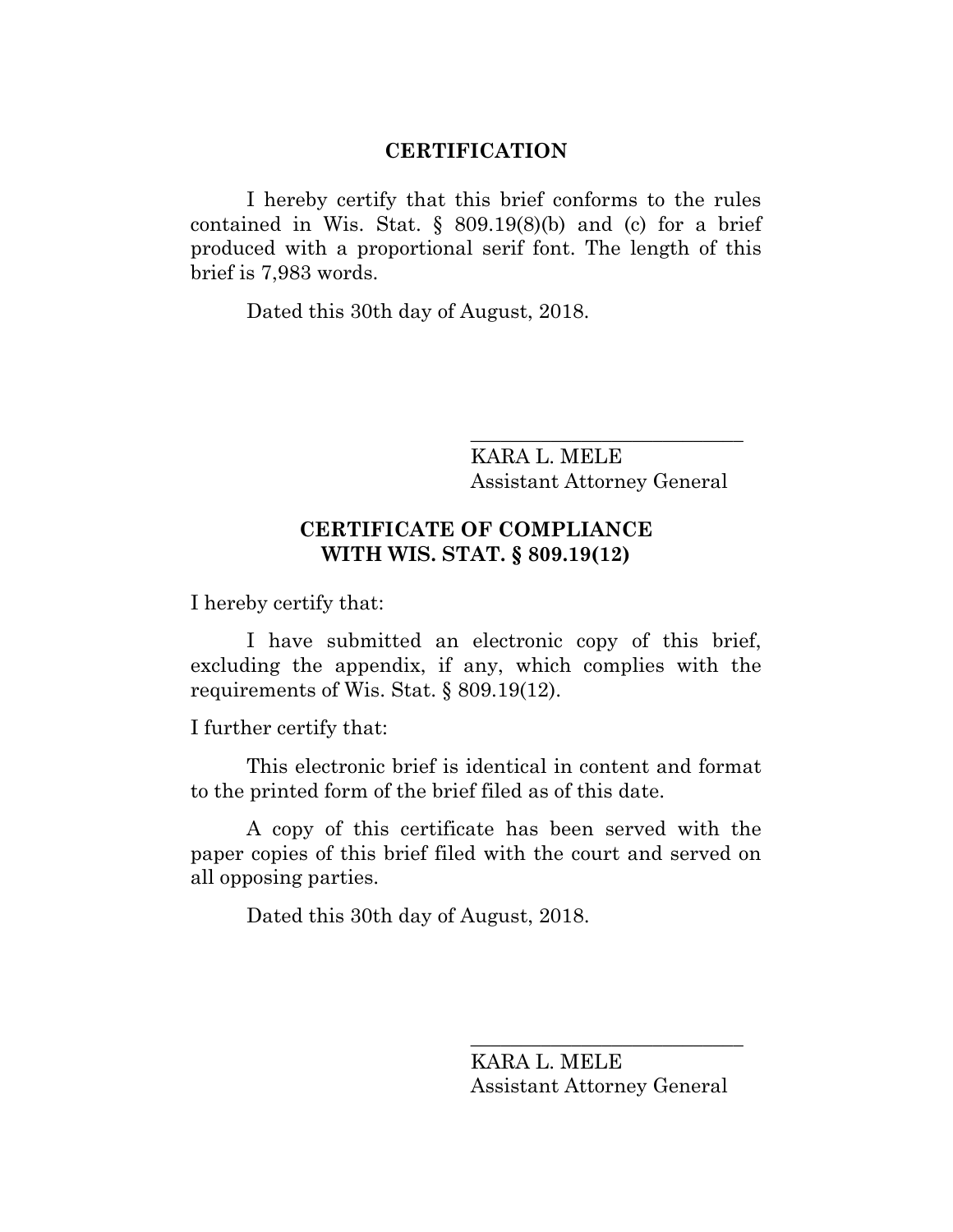# **Supplemental Appendix** *State of Wisconsin ex rel. Ezequiel Lopez-Quintero v. Michael Dittmann* **Case No. 2018AP203-W**

Description of document Page(s)

| State of Wisconsin v. Ezequiel Lopez-Quintero,  |  |
|-------------------------------------------------|--|
| Kenosha County Case No. 2007CF535,              |  |
|                                                 |  |
| Ezequiel Lopez-Quintero v. Michael A. Dittmann, |  |
| Case No. 2018AP203-W.                           |  |
| Wisconsin Supreme Court and                     |  |
|                                                 |  |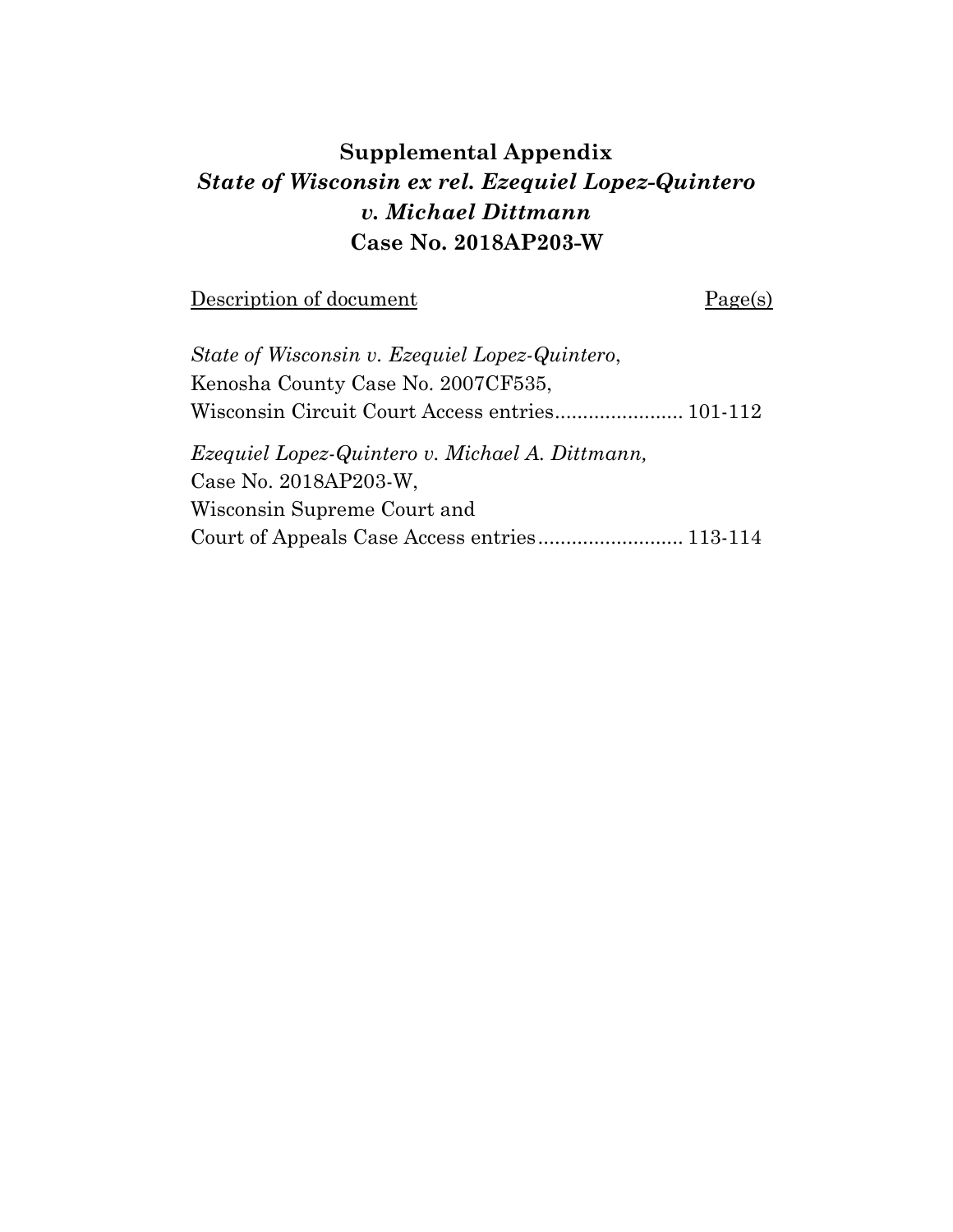### **SUPPLEMENTAL APPENDIX CERTIFICATION**

I hereby certify that filed with this brief, either as a separate document or as a part of this brief, is a supplemental appendix.

I further certify that if the record is required by law to be confidential, the portions of the record included in the appendix are reproduced using first names and last initials instead of full names of persons, specifically including juveniles and parents of juveniles, with a notation that the portions of the record have been so reproduced to preserve confidentiality and with appropriate references to the record.

Dated this 30th day of August, 2018.

KARA L. MELE Assistant Attorney General

\_\_\_\_\_\_\_\_\_\_\_\_\_\_\_\_\_\_\_\_\_\_\_\_\_\_\_